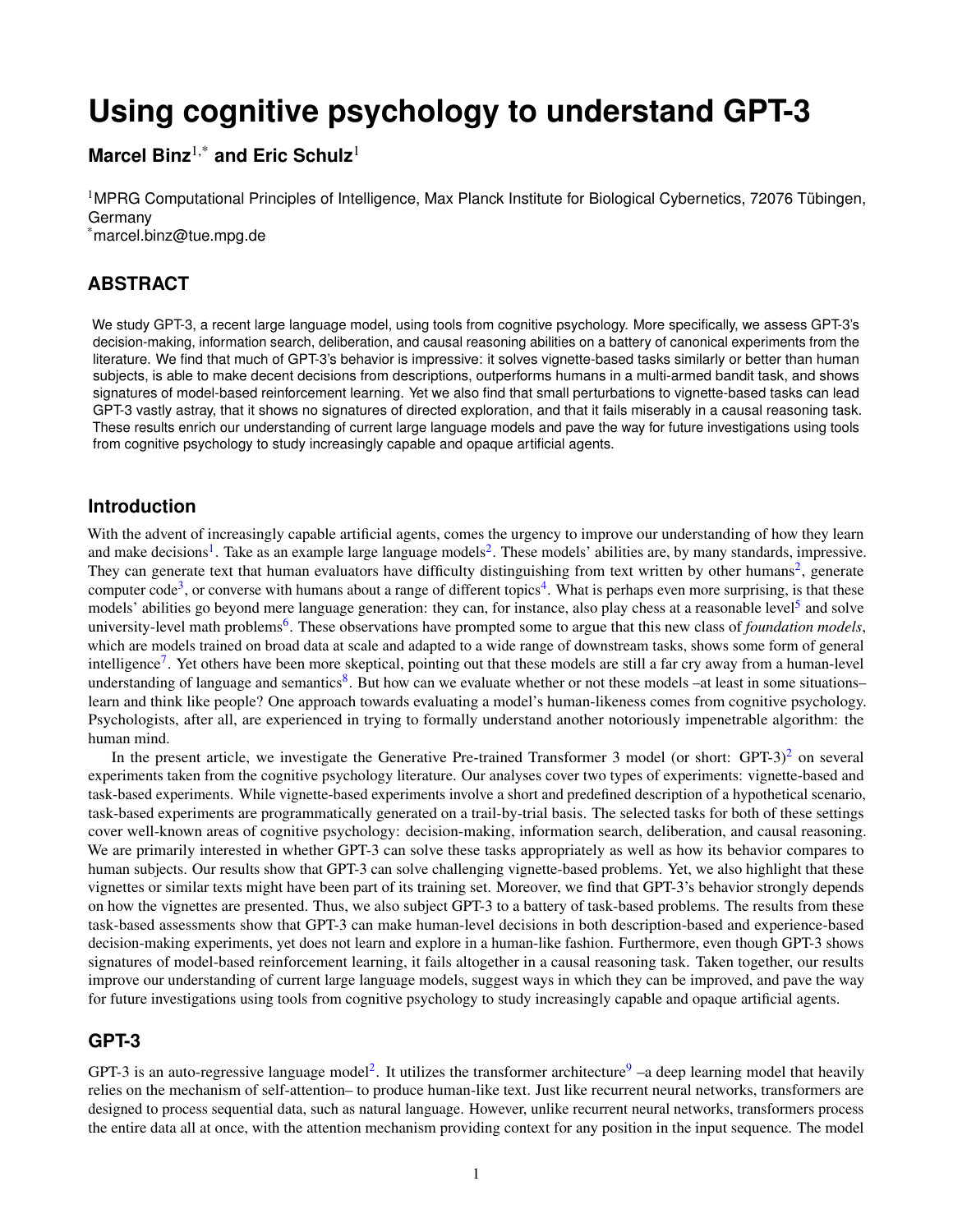<span id="page-1-0"></span>

**Figure 1.** Vignette-based tasks. A: Example prompt of hypothetical scenario, in this case the famous Linda problem, as submitted to GPT-3. B: Results. While in 12 out 12 standard vignettes, GPT-3 either answers correctly or makes human-like mistakes, it makes mistakes that are not human-like when given the adversarial vignettes.

itself is large, it has 175 billion parameters, and it was trained on a vast amount of text: hundreds of billions of words from the internet and books. GPT-3's architecture is similar to that of its predecessor,  $GPT-2^{10}$  $GPT-2^{10}$  $GPT-2^{10}$ , but contains many more trainable parameters. Thus, GPT-3 can be thought of as an experiment in massively scaling up known algorithms<sup>[11](#page-10-10)</sup>. Larger models can capture more of the complexities of the data they were trained on and can transfer this knowledge to tasks that they have not been specifically trained for. Rather than being fine-tuned on a problem, these large language models can be given an instruction together with some examples of the task and identify what to do based on this alone. This is called "in-context learning" because the model picks up on patterns in its "context", for example, the string of words that the model is asked to complete. GPT-3 does incredibly well at in-context learning across a range of settings<sup>[12](#page-10-11)</sup>, sometimes even performing at a level comparable to the best fine-tuned models $^{2,13}$  $^{2,13}$  $^{2,13}$  $^{2,13}$ . Since GPT-3 is one of the biggest and most versatile large language models, it is a good candidate to be scrutinized using cognitive psychology.

# **A cognitive psychology view on GPT-3**

We will subject GPT-3 to several tasks taken from the cognitive psychology literature. These tasks fall into four categories: 1. decision-making, 2. information search, 3. deliberation, and 4. causal reasoning. We will begin our investigations with several, classical vignette-based problems. For these vignette-based investigations, we confronted GPT-3 with text-based descriptions of hypothetical situations while collecting its responses. However, as we will point out, these vignettes have the problem that GPT-3 has likely experienced identical or similar such tasks in its training data. Moreover, we found that GPT-3's response can be tampered with just by marginally changing the vignettes and thereby creating adversarial situations. Thus, we also evaluated GPT-3's abilities in various task-based experiments. In these task-based investigations, we take canonical tasks from the literature and emulate their experimental structure as programmatically generated text to which GPT-3 responds on every experimental trial. We then use GPT-3's responses to analyze its behavior similar to how cognitive psychologists would analyze human behavior in the same tasks.

# **Results**

We used the public OpenAI API to run all our simulations<sup>[14](#page-10-13)</sup>. There are four GPT-3 models accessible through this API: "Ada", "Babbage", "Curie" and "Davinci" (sorted from the least to the most complex model). We focused our investigation on the most powerful of these models ("Davinci") unless otherwise noted. We furthermore set the temperature parameter to 0, leading to deterministic answers, and kept the default values for all other parameters.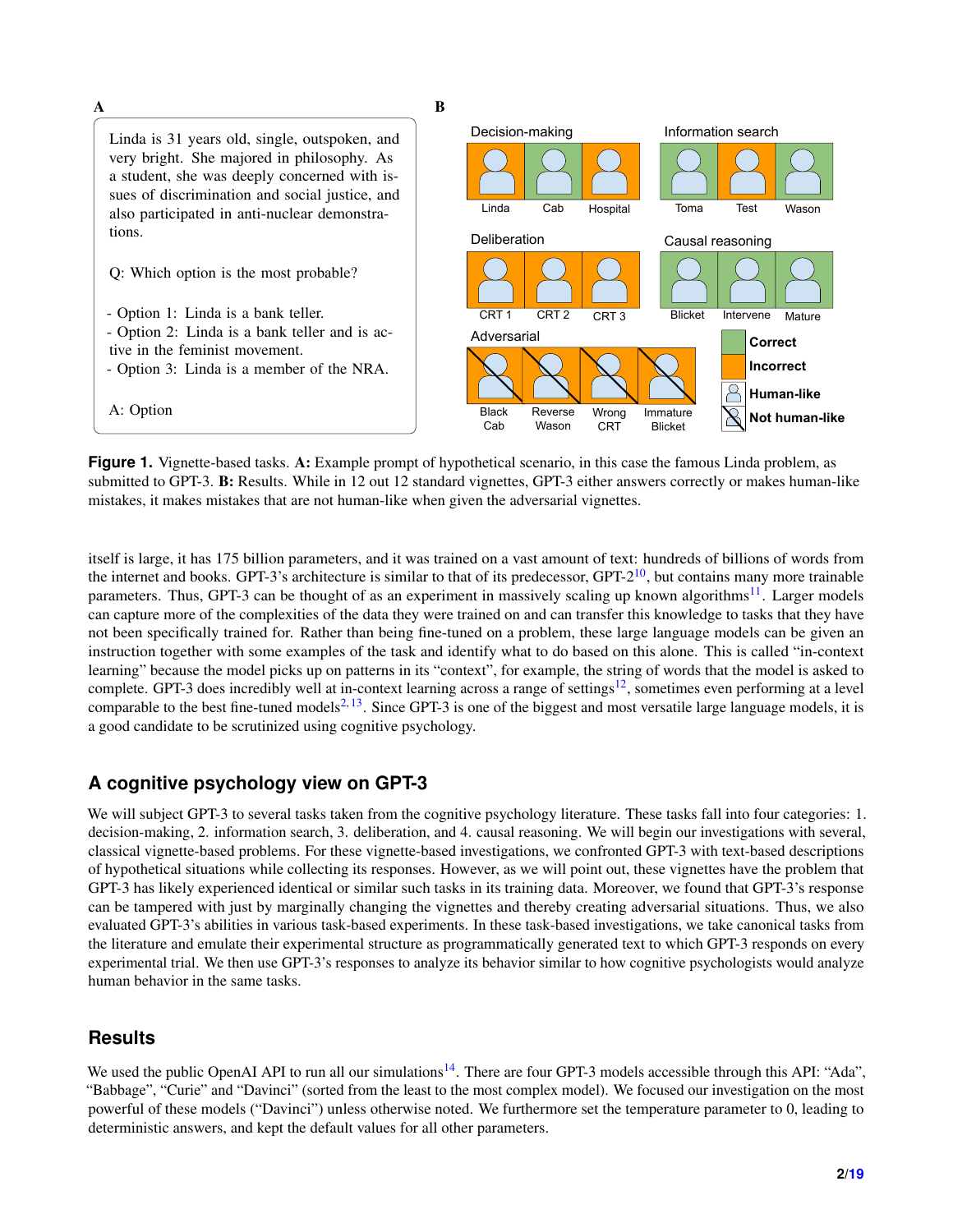#### **Vignette-based investigations**

For the vignette-based investigations, we took canonical scenarios from the cognitive psychology literature, entered them as prompts into GPT-3, and recorded its answer. For each scenario, we report if GPT-3 responded correctly or not. Moreover, we classified each response as something a human could have said because it was either the correct response or a mistake commonly observed in human data. For cases where there were only two options, one correct and one that is normally chosen by human subjects, we added a third option that was neither correct nor plausibly chosen by people. The following subsections briefly summarize our main findings. We refer the reader to SI Appendix for a detailed description of the submitted prompts and GPT-3's corresponding answers.

#### *Decision-making: Heuristics and biases*

We began our investigations of GPT-3's decision-making by prompting the canonical "Linda problem"<sup>[15](#page-10-14)</sup> (Linda, see Figure [1A](#page-1-0)). This problem has been known to assess the conjunction fallacy, a formal fallacy that occurs when it is assumed that specific conditions are more probable than a single general one. In the standard vignette, a hypothetical woman named Linda is described as "outspoken, bright, and politically active". Participants are then asked if it was more likely that Linda is a bank teller or that she is a bank teller *and* an active feminist. GPT-3, just like people, chose the second option, thereby falling for the conjunction fallacy.

Next, we prompted the so-called "cab problem"<sup>[16](#page-10-15)</sup> (Cab, see SI Appendix), in which participants commonly fail to take the base rate of different colors of taxis in a city into account when judging the probability of the color of a cab that was involved in an accident. Unlike people, GPT-3 did not fall for the base-rate fallacy, i.e. to ignore the base rates of different colors, but instead provided the (approximately) correct answer.

Finally, we asked GPT-3 to provide an answer to the "hospital problem"<sup>[17](#page-10-16)</sup> (Hospital, see SI Appendix), in which participants are asked which of two hospitals, a smaller or a larger one, is more likely to report more days on which more than 60% of all born children were boys. While the correct answer would be the smaller hospital (due to the larger variance of smaller samples), GPT-3, just like people, thought that the probability was about equal.

#### *Information search: Questions and hypothesis tests*

First, we assessed if GPT-3 can adaptively change between constraint-seeking vs. hypothesis-scanning questions. Constraintseeking questions target a feature shared by multiple objects, such as "Is the person female?", whereas hypothesis-scanning questions target a single object, such as "Is the person Linda?". Crucially, which type of question is more informative depends on past observations. Ruggeri et al.<sup>[18](#page-10-17)</sup> manipulated the particular reasons for why a fictitious character named Toma was repeatedly late to school (Toma, see SI Appendix). While for one group he was frequently late because his bicycle had broken, for the other group he was late for various reasons with half of them being that he could not find various objects. While trying to find out why Toma is late to school again, the first group should ask the hypothesis-scanning question "Was he late because his bicycle broke?", whereas the second group should ask the constraint-seeking question "Was he late because he could not find something?". GPT-3 picked the appropriate question in each scenario.

Secondly, we confronted GPT-3 with a scenario originally presented by Baron et al.<sup>[19](#page-10-18)</sup> in which subjects need to choose an appropriate test to discriminate between two illnesses (Test, see SI Appendix). Empirically, participants tend to choose the wrong test, likely because they overvalue questions that have a high probability of a positive result given the most likely hypothesis. GPT-3, just like people, fell for the same congruence bias.

Finally, we presented Wason's well-known "Card Selection Task"<sup>[20](#page-10-19)</sup> to GPT-3, explaining that the visible faces of four cards showed A, K, 4 and 7, and that the truth of the proposition "If a card shows a vowel on one face, then its opposite face shows an even number" needed to be tested (Wason, see SI Appendix). GPT-3 suggested to turn around A and 7, which is commonly accepted as the correct answer, even though most people turn around A and 4.

#### *Deliberation: The Cognitive Reflection Test*

We also tried to estimate GPT-3's tendency to override an incorrect fast response with answers derived by further deliberation. For this, we prompted the three items of the Cognitive Reflection Test<sup>[21](#page-10-20)</sup> (CRT1-CRT3, see SI Appendix). One example item of this task is: "If it takes 5 machines 5 minutes to make 5 widgets, how long would it take 100 machines to make 100 widgets?". While the initial response might be to say "100", 100 machines would just be as fast as 5 machines and thus also take 5 minutes. For all three items of the CRT, GPT-3 responded with the intuitive but incorrect answer, as has been observed in earlier work $^{22}$  $^{22}$  $^{22}$ .

#### *Causal reasoning: Blickets, interventions, and counterfactuals*

We lastly assessed GPT-3's causal reasoning abilities. In a first test, we prompted GPT-3 with a version of the well-known "Blicket" experiment<sup>[23](#page-10-22)</sup> (Blicket, see SI Appendix). For this, blickets are introduced as objects that turn on a machine. Afterward, two objects are introduced. The first object turns on the machine on its own. The second machine does not turn on the machine on its own. Finally, both objects together turn on the machine. GPT-3, just like people, managed to correctly identify that the first but not the second object is a blicket.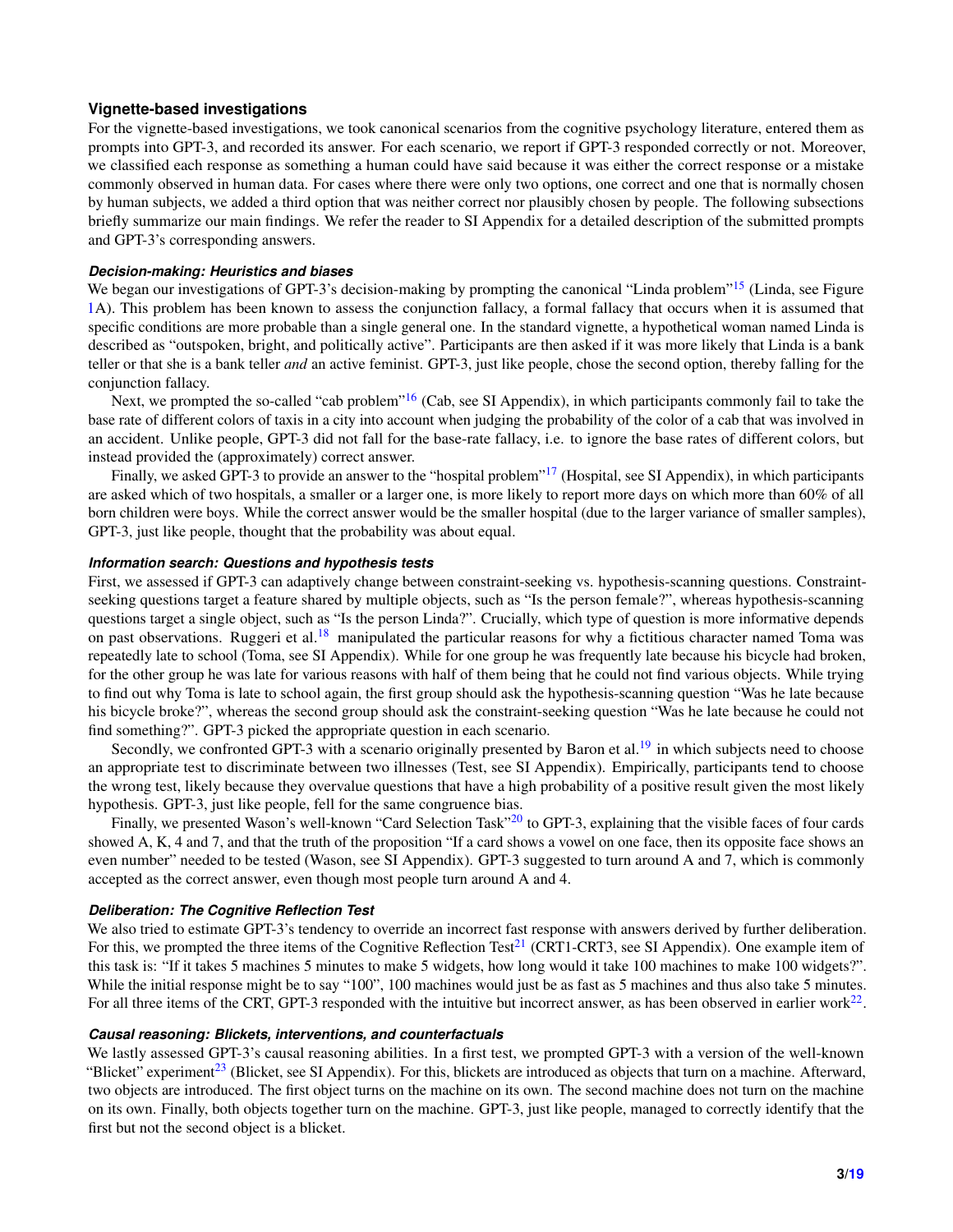In a second test, we asked GPT-3 to intervene in a scenario by removing the correct object to prevent an effect after having read about three different objects, one causing and two not causing the effect (in this case, an allergic reaction; Intervene, see SI Appendix). GPT-3 identified the correct object to be removed.

In the final test, we probed GPT-3's ability of mature causal reasoning<sup>[24](#page-10-23)</sup> (Mature, see SI Appendix). In this task, GPT-3 was told that there were four pills: A, B, C and D. While A and B individually could kill someone, C and D could not. GPT-3 successfully answered multiple questions about counterfactuals correctly, such as: "A man took pill B and pill C and he died. If he had not taken pill B, could he still have died?".

#### *Problems with vignette-based investigations*

Of the 12 vignette-based problems presented to GPT-3, it answered six correctly and all 12 in a way that could be described as human-like (Figure [1B](#page-1-0)). Does this mean that GPT-3 could pass as a human in a cognitive psychology experiment? We believe that the answer, based on the vignette-based tasks alone, has to be "No.". Since many of the prompted scenarios were taken from famous psychological experiments, there is a chance that GPT-3 has encountered these scenarios or similar ones in its training set. Moreover, in additional investigations, we found that many of the vignettes could be slightly modified, i.e., made into adversarial vignettes, such that GPT-3 would give vastly different responses. In the cab problem, for example, it is clearly stated that 15% of the cabs are blue and 85% are green. Yet asking GPT-3 about the probability that a cab involved in an accident was black, it responded with "20%" (Black Cab, see SI Appendix). Simply changing the order of the options in Wason's card selection task from "A, K, 4, and 7" to "4, 7, A, and K" caused GPT-3 to suggest turning around "A" and "K" (Reverse Wason, see SI Appendix). Giving GPT-3 the first item of the CRT and stating that "The bat costs \$1.00 more than the bat.", it still thought that the ball was \$0.10 (Wrong CRT, see SI Appendix). Finally, when phrasing the mature causal reasoning problem as a "Blicket" problem in which machines could be turned on or off, GPT-3 answered some questions incorrectly while contradicting itself in its explanations (Immature Blicket, see SI Appendix). There have recently been other, much larger investigations using similar vignettes, whose results agree largely with our assessment<sup>[25](#page-11-0)</sup>.

#### **Task-based investigations**

The results from the previous section indicate that GPT-3 can produce passable responses in some vignette-based tasks. It is, however, not possible to decide whether it is merely behaving like a parrot, repeating what it has seen in the training data, or whether it is reasoning successfully. We, therefore, next turned our lens of investigation to a more challenging setting and tested GPT-3 on actual, task-based experiments. In order to do so, we selected a set of four classical experiments that we believe to be representative of the cognitive psychology literature. For each of these, we programmatically generated a description that was entered as a prompt and –if there were multiple trials– updated the text with GPT-3's response and the received feedback.

#### *Decision-making: Decisions from descriptions*

How people make decisions from descriptions is one of the most well-studied areas of cognitive psychology, ranging from the early, seminal work of Kahneman & Tversky<sup>[28](#page-11-1)</sup> to modern, large-scale investigations<sup>[26,](#page-11-2)[27](#page-11-3)</sup>. In the decisions from descriptions paradigm, a decision-maker is asked to choose between one of two hypothetical gambles like the ones shown in Figure [2A](#page-4-0). To test whether GPT-3 can reliably solve such problems, we presented the model with over 13,000 problems taken from a recent benchmark data-set<sup>[26](#page-11-2)</sup>. Figure [2B](#page-4-0) shows the regret, which is defined as the difference between the expected outcome of the optimal option and that of the actually chosen option, obtained by different models in the GPT-3 family and compares their performance to human decisions. We found that only the largest of the GPT-3 models ("Davinci") was able to solve these problems above chance-level  $(t(29134) = -16.85, p = < .001)$ , whereas the three smaller models did not (all  $p > 0.05$ ). While the "Davinci" model did reasonably well, it did not reach human-level performance  $(t(29134) = -11.50, p < .001)$ .

However, given that GPT-3 was not too far away from human performance, it is reasonable to ask whether the model also exhibited human-like, cognitive biases. In their original work on prospect theory, Kahneman & Tversky<sup>[17](#page-10-16)</sup> identified several biases of human decision-making by contrasting answers to multiple carefully selected problems pairs. We replicated the original analysis of Kahneman & Tversky using choice probabilities of GPT-3 and found that GPT-3 showed three of the six biases identified by Kahneman & Tversky. First, it displayed a framing effect, meaning that its preferences changed depending on whether a choice was presented in terms of gains or losses. GPT-3 was also subject to a certainty effect, meaning that it preferred guaranteed outcomes to risky ones even when they had slightly lower expected values. Finally, GPT-3 showed an overweighting bias and assigned higher importance to a difference between two small probabilities (e.g., 1% and 2%) than to the same differences between two larger probabilities (e.g., 41% and 42%). Figure [2C](#page-4-0) contains an analysis of these three biases and the three additional ones we did not find in GPT-3. For a detailed description of the conducted analysis, see SI Appendix.

#### *Information search: Directed and Random Exploration*

GPT-3 did well in the vignette-based information search tasks, so we were curious how it would fare in a more complex setting. The multi-armed bandit paradigm provides a suitable test-bed for this purpose. It extends the decisions from descriptions paradigm from the last section by adding two layers of complexity. First, the decision-maker is not provided with descriptions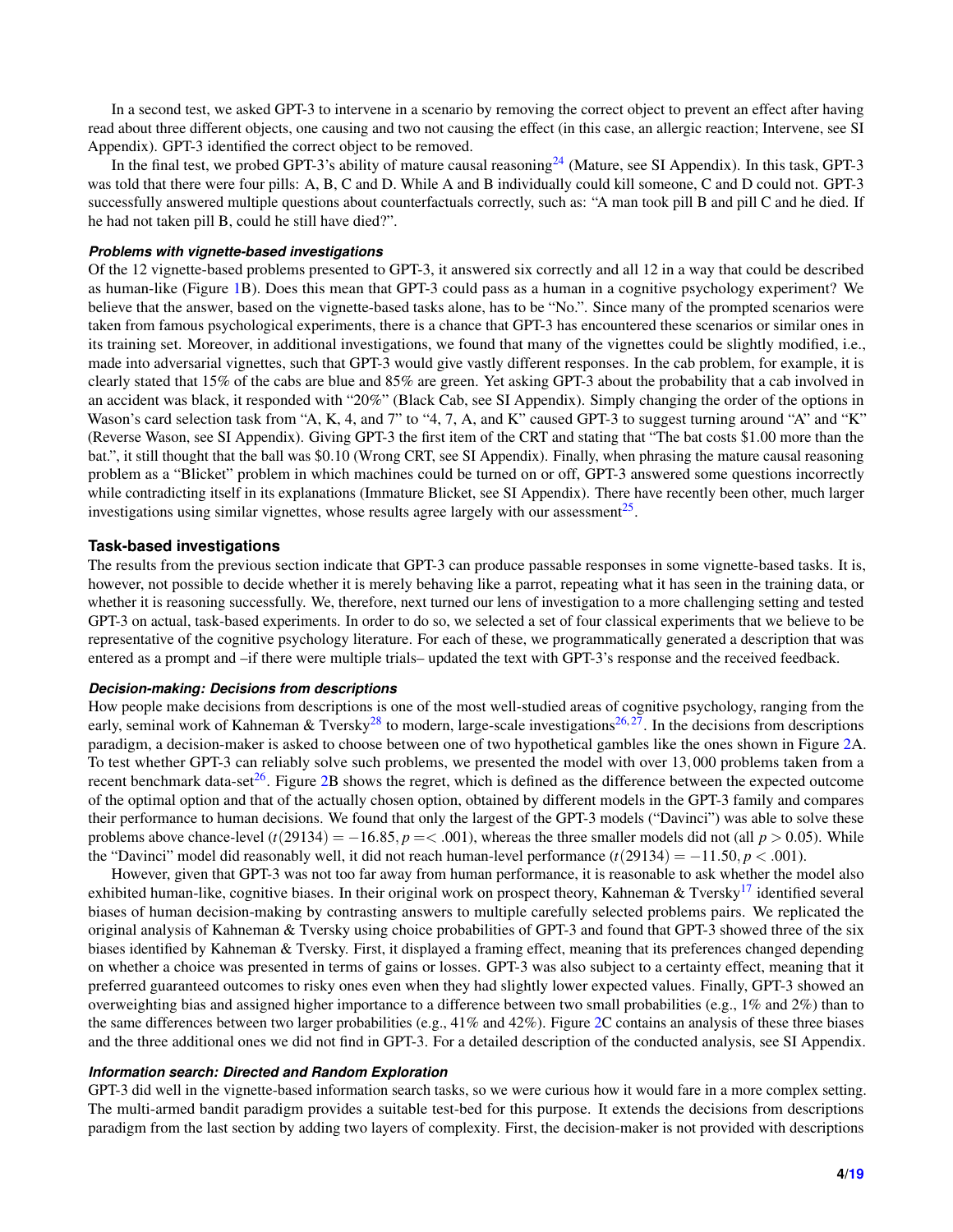<span id="page-4-0"></span>

**Figure 2.** Decisions from descriptions. A: Example prompt of a problem provided to GPT-3. **B:** Mean regret averaged over all 13,000 problems taken from Peterson et al.<sup>[26](#page-11-2)</sup>. Lower regret means better performance. Error bars indicate the standard error of the mean. C: Log-odds ratios of different contrasts used to test for cognitive biases. Positive values indicate that the given bias is present in humans (circle) or GPT-3 (triangle). Human data adapted from Ruggeri et al.<sup>[27](#page-11-3)</sup>. For a detailed description of this analysis, see SI Appendix.

for each option anymore but has to learn their value from noisy samples, i.e. from experience<sup>[29](#page-11-4)</sup>. Second, the interaction is not confined to a single choice but potentially involves repeated decisions about which option to sample. Together, these two modifications call for an important change in how a decision-maker must approach such problems. It is not enough to merely exploit currently available knowledge anymore, but also crucial to explore options that are unfamiliar and thereby gain information about their value. Previous research suggests that people solve this exploration-exploitation trade-off by applying a combination of two distinct strategies: directed and random exploration $30$ . Whereas directed exploration encourages the decision-maker to collect samples from previously unexplored options, random exploration strategies inject some form of stochasticity into the decision process $31,32$  $31,32$ .

Wilson's horizon task is the canonical experiment to test whether a decision-maker applies the two aforementioned forms of exploration $30$ . It involves a series of two-armed bandit tasks, in each of which the decision-maker is provided with data from four forced-choice trials, followed by either one or six free-choice trials (referred to as the horizon). Forced-choice trials are used to control the amount of information available to the decision-maker. They either provide two observations for each option (equal information condition) or a single observation from one option and three from the other (unequal information condition). These two conditions make it possible to tease apart directed and random exploration by looking at the decision in the first free-choice trial. In the equal information condition, a choice is classified as random exploration if it corresponds to the option with the lower estimated mean. In the unequal information condition, a choice is classified as directed exploration if it corresponds to the option that was observed fewer times during the forced-choice trials. Note that short-horizon tasks do not benefit from making exploratory choices and, hence, we should expect the decision-maker to make fewer such choices in them.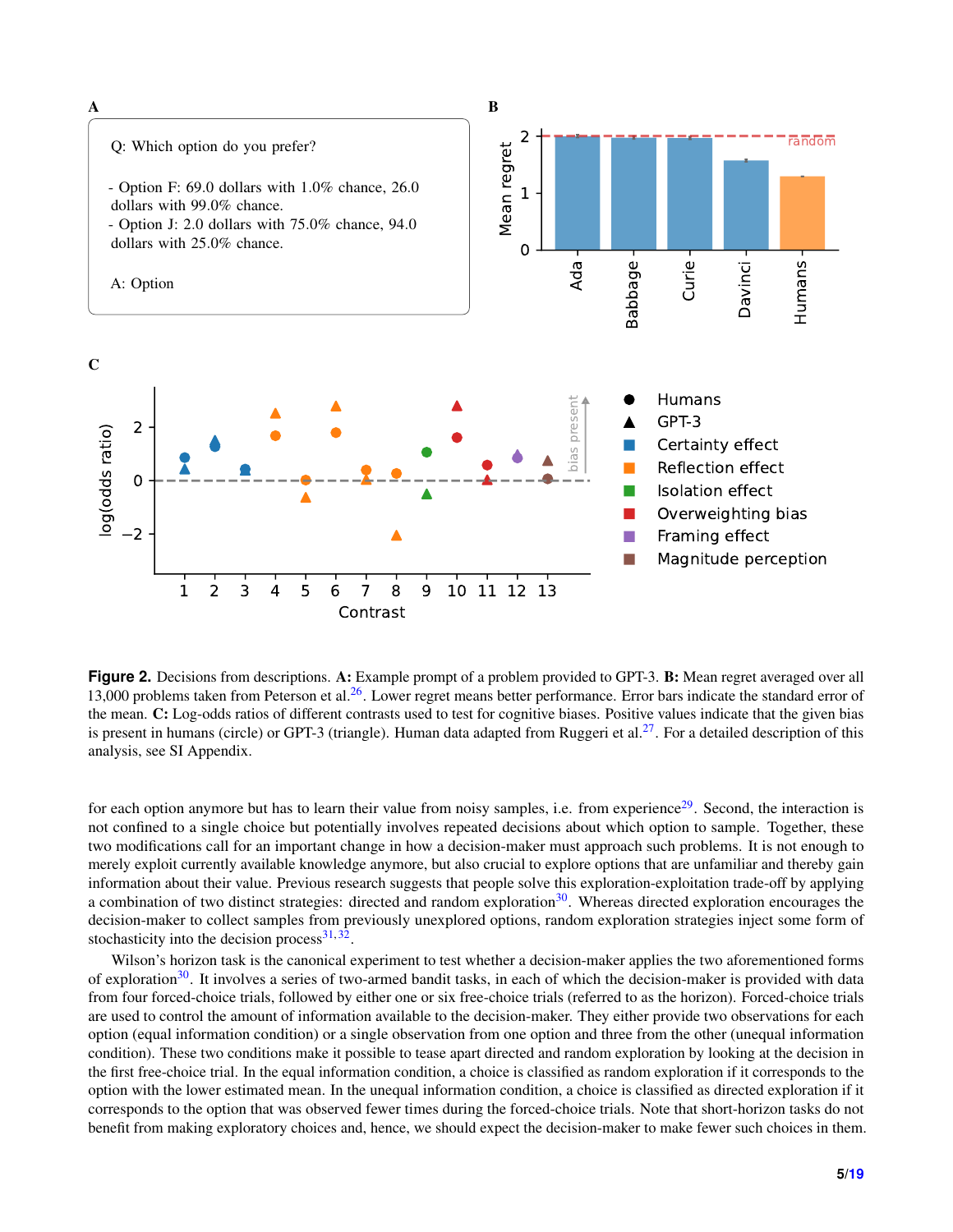<span id="page-5-0"></span>

**Figure 3.** Horizon task. A: Example prompt for one trial as submitted to GPT-3. **B:** Mean regret for GPT-3 and human subjects by horizon condition. Lower regret means better performance. Error bars indicate the standard error of the mean. Human data taken from Zaller et al.<sup>[33](#page-11-8)</sup>. C: Probability of selecting option "J" in the equal information condition for both GPT-3 and human subjects by horizon condition. D: Probability of selecting the more informative option in the unequal information condition for both GPT-3 and human subjects by horizon condition.

We presented a text-based version of the horizon task as illustrated in Figure [3A](#page-5-0) to GPT-3. Figure [3B](#page-5-0) compares the model's regret to the regret of human subjects. For short-horizon tasks, GPT-3's performance was indistinguishable from human performance  $(t(5566) = -0.043, p = .97)$ . This result highlights that GPT-3 can not only make sensible decisions when presented with descriptions of options but is also able to integrate this information from noisy samples. The initial regret of GPT-3 in long-horizon tasks was significantly lower than the corresponding human regret  $(t(5550) = -4.07, p < .001)$  and was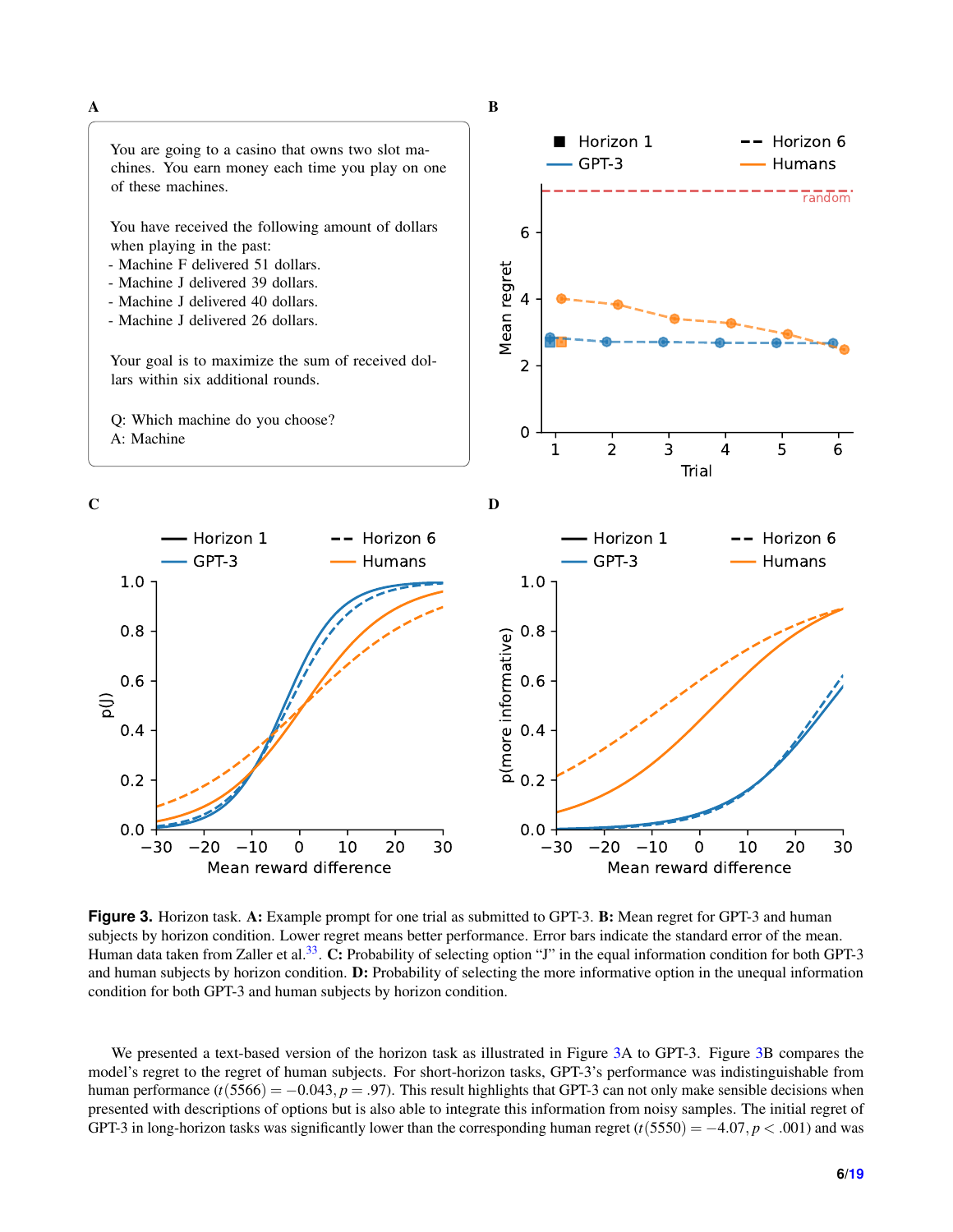only slightly above the one from short-horizon tasks. However, within each task people improved more than GPT-3 and reached a final regret that was slightly but not significantly lower than that of GPT-3  $(t(5550) = -0.75, p = .23)$ . Looking at the entire experiment, GPT-3 ( $M = 2.72$ ,  $SD = 5.98$ ) achieved a significantly lower regret than human subjects ( $M = 3.24$ ,  $SD = 10.26$ ),  $t(38878) = -5.03, p < .001.$ 

To investigate how GPT-3 managed the trade-off between exploration and exploitation, we fitted a separate logistic regression model for each information condition. We used the estimated reward difference, horizon, their interaction, and a bias term as independent variables for both models. The model for the equal information condition used an indicator for selecting option J in the first free-choice trial as the dependent variable, whereas the model for the unequal condition used an indicator for selecting the more informative option (i.e., the one that has been observed fewer times during the forced-choice trials). The results of this regression analysis are summarized visually in Figure [3C](#page-5-0) and D. If GPT-3 applied random exploration, we should observe a positive effect of estimated reward difference. If its random exploration was furthermore strategic, we should find more noisy decisions in long-horizon tasks of the equal information condition (reflected in a negative interaction effect of estimated reward difference and horizon). People show both of these effects<sup>[30](#page-11-5)</sup>. GPT-3 also displayed a significant effect of estimated reward difference  $(\beta = 0.18 \pm 0.01, z = 14.48, p < .001)$ , suggesting that it used at least a rudimentary form of random exploration. However, we did not find a significant interaction effect between estimated reward difference and horizon  $(\beta = -0.02 \pm 0.02, z = -1.47, p = .14)$ , indicating that GPT-3 did not apply random exploration in a strategic way and simply ignored the information about the task horizon. If GPT-3 applied directed exploration, we should find a positive effect of horizon in the unequal information condition, indicating that more informative actions were sampled more frequently when the horizon was longer. While humans show such an effect<sup>[30](#page-11-5)</sup>, we did not find it in GPT-3 ( $\beta = -0.15 \pm 0.27$ ,  $z = -0.56$ ,  $p = .58$ ), which indicates that the model also did not employ directed exploration.

Lastly, we found that GPT-3 had a tendency to repeat previously observed options. For example, in the unequal information condition (Figure [3D](#page-5-0)), GPT-3 showed a strong bias to select the option from which it had seen more samples, even when there was not reason to do so. We believe that this bias partially arose from how GPT-3 was trained: if the goal is to predict future words, and the agent has recently observed a certain phrase (in this case either "Option F" or "Option J"), it is likely that the same phrase will appear again in the near future. Interestingly, humans also show such a perseveration bias in many situations<sup>[34](#page-11-9)</sup>, but, in the case of the horizon task, it seems to be overruled by other processes.

#### *Deliberation: Model-based and model-free reinforcement learning*

Many realistic sequential decision-making problems do not only require the decision-maker to keep track of reward probabilities, but also to learn how to navigate from state to state within an environment. Two modes of learning are plausible in such scenarios: model-free and model-based learning. Model-free learning –the more habitual mode of the two– stipulates that the decision-maker should adjust its strategy directly using the actually observed rewards. If something led to a good outcome, a model-free agent will do more of it; if it led to a bad outcome, a model-free agent will do less of it. Model-based learning –the more deliberate mode of the two– instead stipulates that the agent should explicitly learn the transition and reward probabilities of the environment and use them to update its strategy by reasoning about future outcomes.

These two modes of learning can be disentangled empirically in the two-step task paradigm $35$ . The two-step task involves a series of two-stage decision problems. There are two actions available from the initial state: taking a spaceship to planet X or to planet Y. Taking a spaceship transfers the agent to a second stage. The spaceship arrives with a probability of 0.7 to the selected planet, and with a probability of 0.3 to the other planet. After arriving at one of these planets, the agent encounters two local aliens with which it can trade. Trading with an alien can lead to receiving treasures or junk. The probabilities of receiving treasures are initialized randomly from a uniform distribution with a minimum of 0.25 and a maximum value of 0.75 for each alien. While these probabilities drift slowly over time to encourage learning, the first-stage transition probabilities remain fixed throughout the entire experiment. Model-free learning predicts that the probability of the selected first-stage action should increase upon receiving treasures in the second stage, regardless of whether the decision-maker experienced a rare or a common first-stage transition. Model-based learning, on the other hand, predicts that, upon encountering a rare transition and receiving treasures, the probability of the selected first-stage action should decrease. SI Appendix contains plots of simulated behavior for the two learning strategies. People tend to solve this task using a combination of model-free and model-based learning<sup>[35–](#page-11-10)[37](#page-11-11)</sup> as shown in Figure [4A](#page-7-0).

We tested how GPT-3 learns in the two-step task by providing it with prompts like the one shown in Figure [4B](#page-7-0). We ran 200 simulations in total and measured the stay probability of the first-stage action for each combination of transition (rare or common) and reward (treasures or junk). Each simulation involved 20 repetitions of the two stages. Figure [4C](#page-7-0) visualizes our results. We observed that the probability of repeating the previous first-stage action decreased after finding treasures through a rare transition  $(t(1982) = -6.16, p < .001)$ . Meanwhile, the probability of repeating the same first-stage action increased after a rare and not rewarded action  $(t(1814) = 2.33, p = .01)$ . These two findings suggest that GPT-3 relies on a deliberate model-based approach to solve the two-step task. Interestingly, this conclusion is at odds with our earlier simulations on the CRT, where GPT-3 consistently chose the intuitive but wrong over the more deliberate but correct answer. The contrast between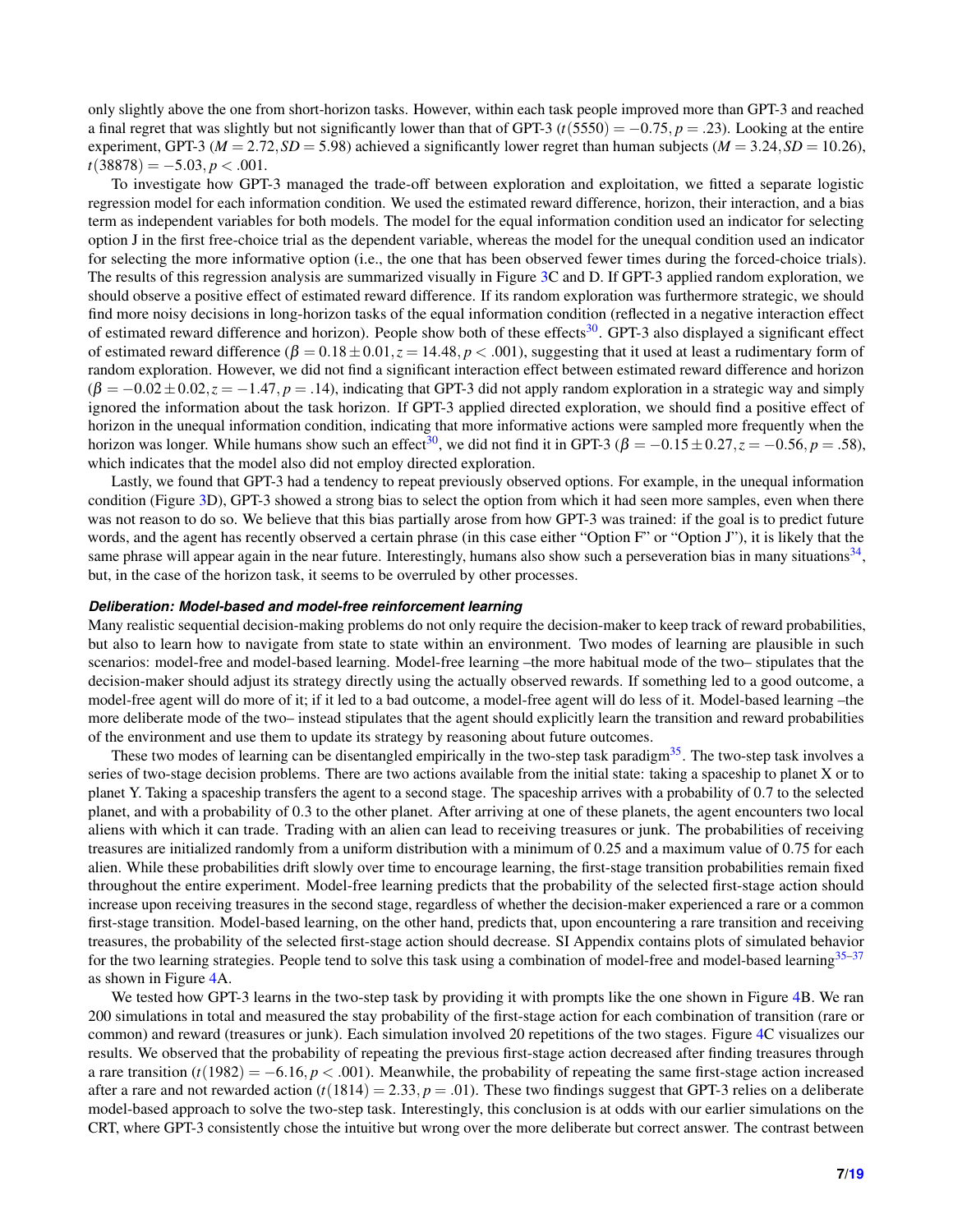<span id="page-7-0"></span>

You will travel to foreign planets in search of treasures. When you visit a planet, you can choose an alien to trade with. The chance of getting treasures from these aliens changes over time. Your goal is to maximize the number of received treasures. Your previous space travels went as follows: - 3 days ago, you boarded the spaceship to planet X, arrived at planet X, traded with alien D, and received treasures. - 2 days ago, you boarded the spaceship to planet Y, arrived at planet X, traded with alien D, and received junk. - 1 day ago, you boarded the spaceship to planet Y, arrived at planet Y, traded with alien K, and received junk. Q: Do you want to take the spaceship to planet X or planet Y? A: Planet X.

You arrive at planet X.

Q: Do you want to trade with alien D or F? A: Alien

**Figure 4.** Two-step task. A: Human behavior in dependency of rewarded and unrewarded as well as common and rare transitions. Human data adapted from Daw et al.<sup>[35](#page-11-10)</sup>. B: Example prompt of one trial in the canonical two-step task as submitted to GPT-3. C: GPT-3's behavior in dependency of rewarded and unrewarded as well as common and rare transitions. Error bars indicate the standard error of the mean.

those two analyses suggests that the answer to whether GPT-3 engages in deliberate reasoning might be more nuanced than initially thought.

#### *Causal reasoning: Interventions after passive observations*

The analysis of the two-step task indicated that GPT-3 can learn a model of the environment and use this learned model to update its strategy. In our final test, we wanted to analyze whether GPT-3 can also use such a model to make more complex inferences, such as reasoning about cause and effect. From our earlier vignette-based investigations, we have already learned that GPT-3 can solve some causal reasoning problems, although these results depended heavily on how the problems were presented.

Perhaps the most crucial insight of theories of causal reasoning is that there is a difference between merely observing variables and actively manipulating them. Take, for instance, the classical example of a barometer. Under normal circumstances, barometer measurements provide insights into the upcoming weather. However, if someone would manually set the scale of the barometer to a particular value, then it would become totally uninformative about the weather — a clear difference from the observational inference. Waldman & Hagmayer<sup>[38](#page-11-12)</sup> devised an experiment to highlight that people are sensitive to the difference between seeing and doing. They first presented subjects with 20 observations of a three-variable system, and then provided additional information about the causal structure of the system. In the common-cause condition, they told participants that *A* causes both *B* and *C* ( $B \leftarrow A \rightarrow C$ ). In the causal-chain condition, they inverted the causal direction of *A* and *B*, such that *B* now causes *A*, which, as before, causes *C* ( $B \rightarrow A \rightarrow C$ ). Finally, they asked their subjects to imagine 20 new observations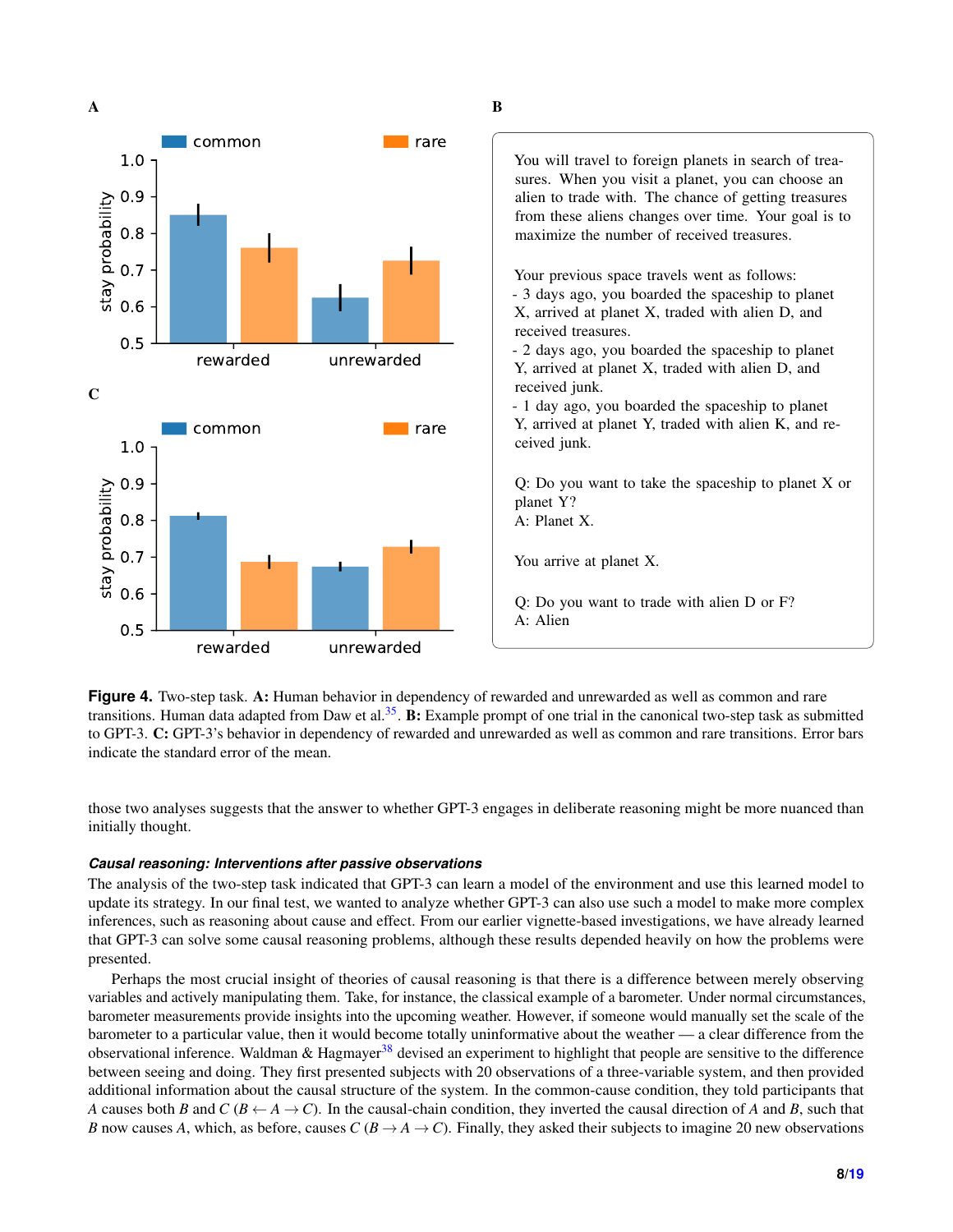<span id="page-8-0"></span>

Figure 5. Causal reasoning. A: Example prompt for the causal reasoning task adapted from Waldman et al.<sup>[38](#page-11-12)</sup>. B: Simulation results comparing GPT-3's responses with people as well as the ideal agent in the common-cause condition. C: Simulation results comparing GPT-3's responses with people as well as the ideal agent in the causal-chain condition.

for which they either had actively intervened on the values of *B* or for which they merely had observed a particular value of *B*. Participants had to report for how many of these 20 new observations variable *C* would be active. Like in the barometer example, observing an active value of *B* in the common-cause condition enabled participants to make the inference that *A* was likely to be active as well, which, in turn, made it more likely that *C* was also active. In contrast, activating *B* by means of interventions did not allow for such an inference. Mathematically, the act of intervening can be formalized by Pearl's *do*() operator<sup>[39](#page-11-13)</sup>, which sets a variable to a particular value but deletes all arrows going into that variable from the causal graph. For the causal-chain condition one therefore would expect to find no differences between intervening and observing, as there was no arrow going into *B* that had to be deleted, and hence both inferences were identical.

We probed GPT-3's ability to make causal inferences in this task using a cover story about substances found in different wine casks<sup>[40](#page-11-14)</sup> (see Figure [5A](#page-8-0)). When provided with the additional information about the common-cause structure, GPT-3 made interventional inferences that matched the normative prescription of causal inference as illustrated in Figure [5B](#page-8-0). GPT-3 furthermore predicted an increase in the number of observations with  $C = 1$  after observing  $B = 1$ , which was in line with both the normative theory and human judgments. However, when observing  $B = 0$ , GPT-3 did not reduce its prediction, which was neither the correct inference nor human-like. The causal-chain condition does not lead to a difference between observational and interventional inferences from a normative perspective. While human subjects show exactly this pattern $38$ , GPT-3 made identical predictions compared to the common-cause condition as illustrated in Figure [5C](#page-8-0). This observation suggests that the model was not able to incorporate the additional information about the underlying causal structure into its inference process and therefore makes it likely that the results from the common-cause condition were purely accidental. Taken together, these results suggest that GPT-3 has difficulties with causal reasoning in tasks that go beyond a vignette-based characterization.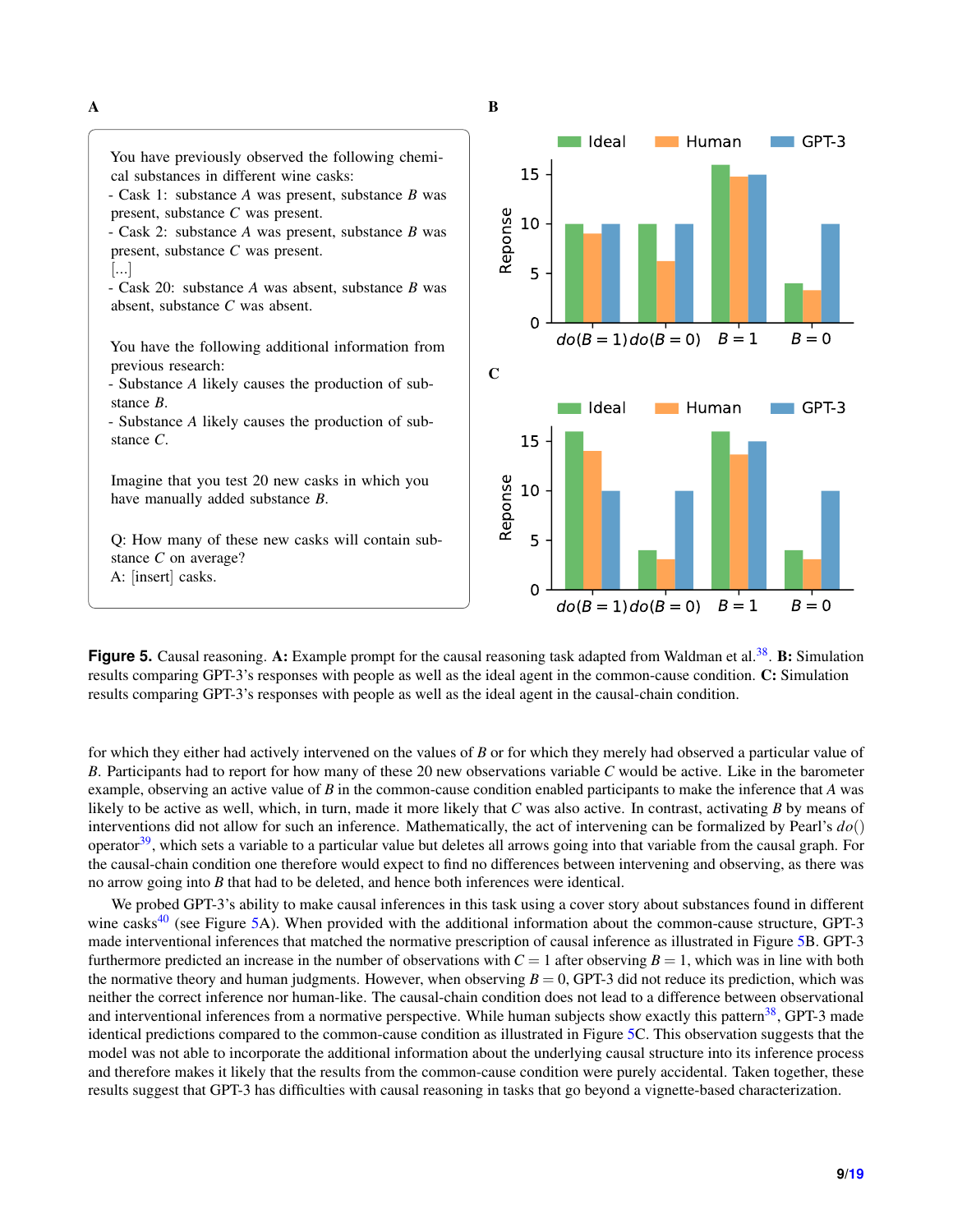### **Discussion**

In 1904, sixteen leading academics of the Prussian Academy of Sciences signed a statement indicating that a horse, named "Clever Hans", could solve mathematical problems at a human-like level. Back then, it took another scientist, Oskar Pfungst, years of systematic investigations to prove that the horse was merely reacting to the people who were watching him<sup>[41](#page-11-15)</sup>. With the advent of large-scale machine learning models, the risks of over-interpreting simple behaviors as intelligent runs rampant. The abilities of large language models, in particular the ability to solve tasks beyond language generation, are impressive at first glance. These models have, therefore, been called many things; some think they are sentient $42$  and that they show a form of general intelligence<sup>[7](#page-10-6)</sup>. Yet others believe that they are merely stochastic parrots<sup>[43](#page-11-17)</sup> or a linguistic one-trick pony<sup>[8](#page-10-7)</sup>. But how can we realistically gauge these models' abilities?

We have argued to approach this problem similar to how Oskar Pfungst approached his object of study: via systematic investigations and psychological experimentation. Using tools from cognitive psychology, we have subjected one particular large language model, GPT-3, to a series of investigations, probing its decision-making, information search, deliberation, and causal reasoning abilities. Our results have shown that GPT-3 can solve some vignette-based experiments similarly or better than human subjects. However, interpreting these results is difficult because many of these vignettes might have been part of its training set, and GPT-3's performance suffered greatly given only minor changes to the original vignettes. We, therefore, turned the lens of our investigations to task-based assessments of GPT-3's abilities. Therein, we found that GPT-3 made reasonable decisions for gambles provided as descriptions while also mirroring some human behavioral biases. GPT-3 also managed to solve a multi-armed bandit task well, where it performed better than human subjects; yet it only showed traces of random but not of directed exploration. In the canonical two-step decision-making task, GPT-3 showed signatures of model-based reinforcement learning. However, GPT-3 failed spectacularly in using an underlying causal structure for its inference, leading to responses that were neither correct nor human-like.

What do we make of GPT-3's performance in our tasks? We believe that GPT-3's performance contained both surprising and expected elements. We found it surprising that GPT-3 could solve many of the provided tasks reasonably well, that it performed well in gambles, a simple bandit task, and even showed signatures of model-based reinforcement learning. These findings could indicate that –at least in some instances– GPT-3 is not just a stochastic parrot and could pass as a valid subject for some of the experiments we have administered. Yet what was not surprising were some of GPT-3's failure cases. GPT-3 did not show any signatures of directed exploration. We believe that this is intuitive and can be explained by the differences in how humans and GPT-3 learn about the world. Whereas humans learn by connecting with other people, asking them questions, and actively engaging with their environments, large language models learn by being passively fed a lot of text and predicting what word comes next. GPT-3 also failed to learn about and use causal knowledge in a simple reasoning task. Causal reasoning is frequently seen as a pillar of intelligent behavior  $44$  and has been difficult to master for artificial agents  $45$ . We believe it makes sense that GTP-3 struggles to reason causally because acquiring knowledge about interventions from passive streams of data is hard to impossible<sup>[46](#page-11-20)</sup>. The upside of our findings is the recommendation that to create more intelligent agents researchers should not only scale up algorithms that are passively fed with data but instead let agents directly interact and engage with the world<sup>[47](#page-11-21)</sup>.

We are not the first to probe large-scale machine learning models' abilities. Indeed, recently there has been a push towards creating large benchmarks to assess the capability of foundation models $48-50$  $48-50$ . Large language models have also been studied using other methods from cognitive psychology, such as property induction<sup>[51](#page-11-24)</sup>, thinking-out-loud protocols<sup>[52](#page-12-0)</sup>, or learning causal over-hypotheses<sup>[53](#page-12-1)</sup>, where researchers have come to similar conclusions. Methods from cognitive psychology have also previously been applied to understand other deep learning models' behavior $54$ . Therefore, our current work can be seen as part of a larger scientific movement where methods from psychology are becoming increasingly more important to understand capable black-box algorithms' learning and decision-making processes<sup>[55–](#page-12-3)[58](#page-12-4)</sup>.

Although we consider the present work as a step towards a psychological understanding of foundation models, several shortcomings remain. First of all, as we have seen in our vignette-based assessment, GPT-3's responses often times crucially depend on how a prompt is presented. The same might hold for our task-based assessments, where it is conceivable that GPT-3's behavior could change if the generating program of the tasks was modified. Yet we have simply tried to show that –in principle– GPT-3 could solve some of these tasks and believe that our current results emphasize the differences between GPT-3 and humans well. Secondly, we have only focused on a rather small subset of cognitive tasks, where we have tried to cover informative ground about GPT-3's abilities. Futures investigations could focus on additional psychological domains such as category learning, problem-solving, or economic games, to name but a few. Finally, our current results run the risk of portraying GPT-3 as more intelligent than it actually is, simply because canonical tasks taken from the psychological literature might be too easy to solve. In that sense, showing that large language models can perform well in such tasks might tell us more about how solvable and perhaps overly simplistic some tasks are than about GPT-3 itself and point to the importance of using more complex paradigms to study both natural and artificial agents<sup>[59,](#page-12-5)[60](#page-12-6)</sup>.

To summarize, we studied GPT-3, a recent large-scale language model, using tools from cognitive psychology. We assessed GPT-3's decision-making, information search, deliberation, and causal reasoning abilities, and found that it was able to solve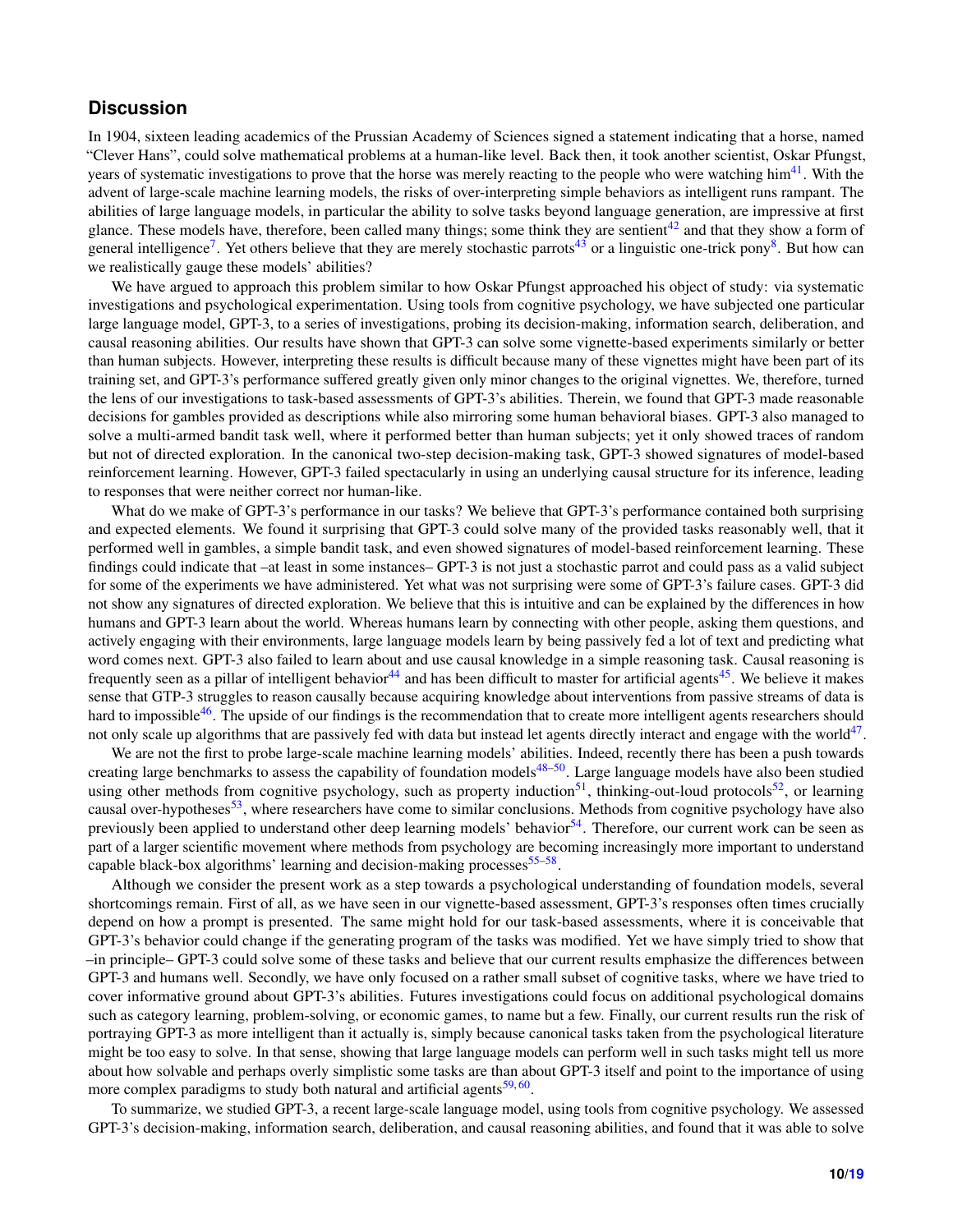most of the presented tasks at a decent level. Less than two years ago, the sheer fact that a general-purpose language model could give reasonable responses to our problems would have been a large surprise. From this perspective, our analysis highlights how far these models have come. Nevertheless, we also found that small perturbations to the provided prompts easily led GPT-3 astray and that it lacks important features of human cognition, such as directed exploration and causal reasoning. While it does not seems so far-fetched that even larger models could acquire more robust and sophisticated reasoning abilities, we ultimately believe that actively interacting with the world will be crucial for matching the full complexity of human cognition. Fortunately, many user already interact with GPT-3-like models, and this number is only increasing with new applications on the horizon. Future language models will likely be trained on this data, leading to a natural interaction loop between artificial and natural agents.

## **References**

- <span id="page-10-0"></span>1. Gunning, D. *et al.* Xai—explainable artificial intelligence. *Sci. Robotics* 4, eaay7120 (2019).
- <span id="page-10-1"></span>2. Brown, T. *et al.* Language models are few-shot learners. *Adv. neural information processing systems* 33, 1877–1901 (2020).
- <span id="page-10-2"></span>3. Chen, M. *et al.* Evaluating large language models trained on code. *arXiv preprint arXiv:2107.03374* (2021).
- <span id="page-10-3"></span>4. Lin, Z. *et al.* Caire: An end-to-end empathetic chatbot. In *Proceedings of the AAAI Conference on Artificial Intelligence*, vol. 34, 13622–13623 (2020).
- <span id="page-10-4"></span>5. Noever, D., Ciolino, M. & Kalin, J. The chess transformer: Mastering play using generative language models. *arXiv preprint arXiv:2008.04057* (2020).
- <span id="page-10-5"></span>6. Drori, I. *et al.* A neural network solves, explains, and generates university math problems by program synthesis and few-shot learning at human level. *arXiv preprint arXiv:2112.15594* (2021).
- <span id="page-10-6"></span>7. Chalmers, D. Gpt-3 and general intelligence. *Dly. Nous, July* 30 (2020).
- <span id="page-10-7"></span>8. Marcus, G. & Davis, E. Gpt-3, bloviator: Openai's language generator has no idea what it's talking about. *Technol. Rev.* (2020).
- <span id="page-10-8"></span>9. Vaswani, A. *et al.* Attention is all you need. *Adv. neural information processing systems* 30 (2017).
- <span id="page-10-9"></span>10. Radford, A., Narasimhan, K., Salimans, T. & Sutskever, I. Improving language understanding by generative pre-training. *None* (2018).
- <span id="page-10-10"></span>11. Sutton, R. The bitter lesson. *Incomplete Ideas (blog)* 13, 12 (2019).
- <span id="page-10-11"></span>12. Liu, J. *et al.* What makes good in-context examples for gpt-3? *arXiv preprint arXiv:2101.06804* (2021).
- <span id="page-10-12"></span>13. Lampinen, A. K. *et al.* Can language models learn from explanations in context? *arXiv preprint arXiv:2204.02329* (2022).
- <span id="page-10-13"></span>14. OpenAI API. [https://beta.openai.com/overview.](https://beta.openai.com/overview) Accessed: 2022-06-20.
- <span id="page-10-14"></span>15. Tversky, A. & Kahneman, D. Extensional versus intuitive reasoning: The conjunction fallacy in probability judgment. *Psychol. review* 90, 293 (1983).
- <span id="page-10-15"></span>16. Tversky, A. & Kahneman, D. Causal schemas in judgments under uncertainty. *Prog. social psychology* 1, 49–72 (2015).
- <span id="page-10-16"></span>17. Kahneman, D. & Tversky, A. Subjective probability: A judgment of representativeness. *Cogn. psychology* 3, 430–454 (1972).
- <span id="page-10-17"></span>18. Ruggeri, A., Sim, Z. L. & Xu, F. "why is toma late to school again?" preschoolers identify the most informative questions. *Dev. psychology* 53, 1620 (2017).
- <span id="page-10-18"></span>19. Baron, J., Beattie, J. & Hershey, J. C. Heuristics and biases in diagnostic reasoning: Ii. congruence, information, and certainty. *Organ. Behav. Hum. Decis. Process.* 42, 88–110 (1988).
- <span id="page-10-19"></span>20. Wason, P. C. Reasoning about a rule. *Q. journal experimental psychology* 20, 273–281 (1968).
- <span id="page-10-20"></span>21. Frederick, S. Cognitive reflection and decision making. *J. Econ. perspectives* 19, 25–42 (2005).
- <span id="page-10-21"></span>22. Nye, M., Tessler, M., Tenenbaum, J. & Lake, B. M. Improving coherence and consistency in neural sequence models with dual-system, neuro-symbolic reasoning. *Adv. Neural Inf. Process. Syst.* 34, 25192–25204 (2021).
- <span id="page-10-22"></span>23. Sobel, D. M., Yoachim, C. M., Gopnik, A., Meltzoff, A. N. & Blumenthal, E. J. The blicket within: Preschoolers' inferences about insides and causes. *J. Cogn. Dev.* 8, 159–182 (2007).
- <span id="page-10-23"></span>24. Nyhout, A. & Ganea, P. A. Mature counterfactual reasoning in 4-and 5-year-olds. *Cognition* 183, 57–66 (2019).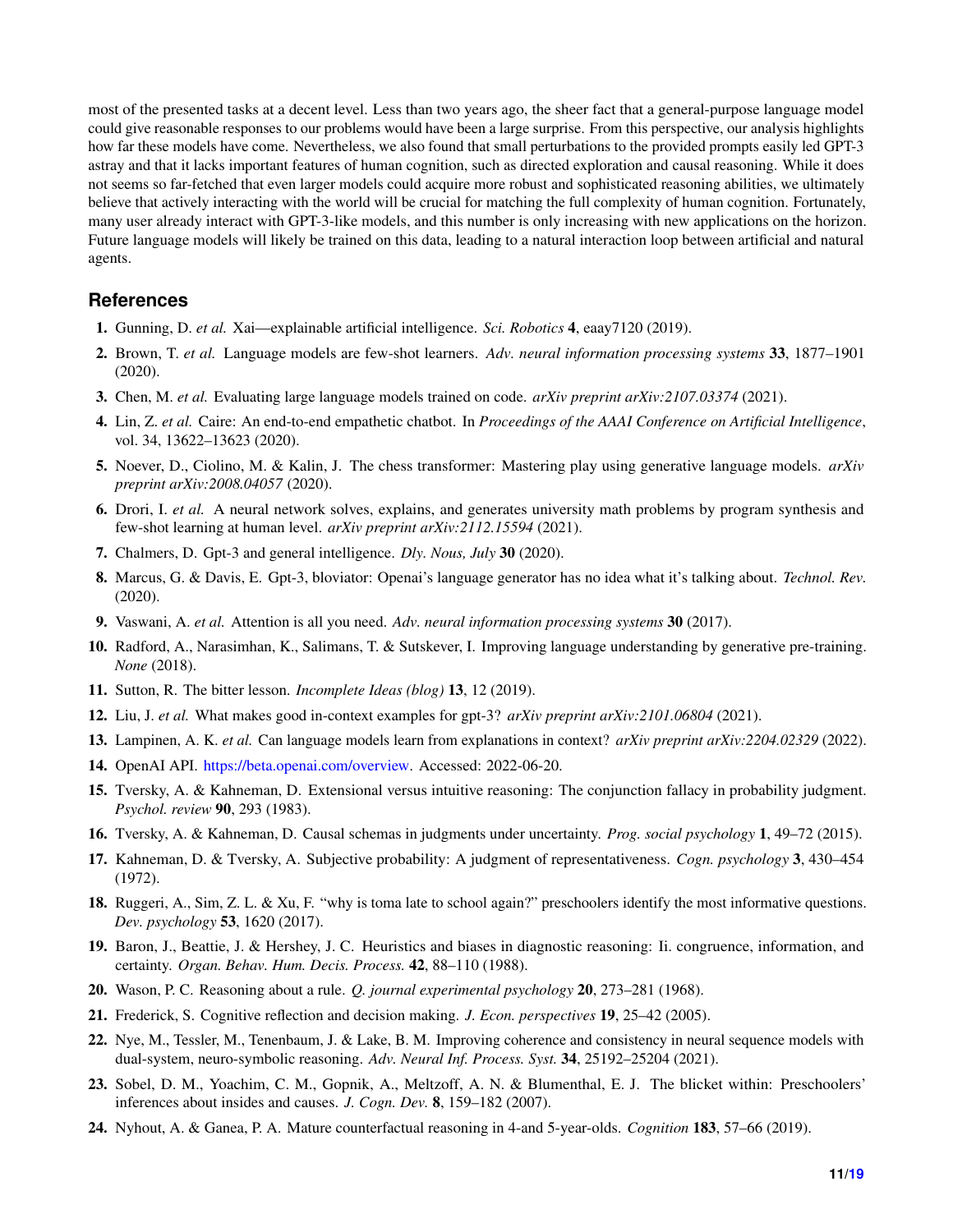- <span id="page-11-0"></span>25. Srivastava, A. *et al.* Beyond the imitation game: Quantifying and extrapolating the capabilities of language models, DOI: <10.48550/ARXIV.2206.04615> (2022).
- <span id="page-11-2"></span>26. Peterson, J. C., Bourgin, D. D., Agrawal, M., Reichman, D. & Griffiths, T. L. Using large-scale experiments and machine learning to discover theories of human decision-making. *Science* 372, 1209–1214 (2021).
- <span id="page-11-3"></span>27. Ruggeri, K. *et al.* Replicating patterns of prospect theory for decision under risk. *Nat. human behaviour* 4, 622–633 (2020).
- <span id="page-11-1"></span>28. Kahneman, D. Prospect theory: An analysis of decisions under risk. *Econometrica* 47, 278 (1979).
- <span id="page-11-4"></span>29. Hertwig, R., Barron, G., Weber, E. U. & Erev, I. Decisions from experience and the effect of rare events in risky choice. *Psychol. science* 15, 534–539 (2004).
- <span id="page-11-5"></span>30. Wilson, R. C., Geana, A., White, J. M., Ludvig, E. A. & Cohen, J. D. Humans use directed and random exploration to solve the explore–exploit dilemma. *J. Exp. Psychol. Gen.* 143, 2074 (2014).
- <span id="page-11-6"></span>31. Gershman, S. J. Deconstructing the human algorithms for exploration. *Cognition* 173, 34–42 (2018).
- <span id="page-11-7"></span>32. Schulz, E. & Gershman, S. J. The algorithmic architecture of exploration in the human brain. *Curr. opinion neurobiology* 55, 7–14 (2019).
- <span id="page-11-8"></span>33. Zaller, I., Zorowitz, S. & Niv, Y. Information seeking on the horizons task does not predict anxious symptomatology. *Biol. Psychiatry* 89, S217–S218 (2021).
- <span id="page-11-9"></span>34. Gershman, S. J. Origin of perseveration in the trade-off between reward and complexity. *Cognition* 204, 104394 (2020).
- <span id="page-11-10"></span>35. Daw, N. D., Gershman, S. J., Seymour, B., Dayan, P. & Dolan, R. J. Model-based influences on humans' choices and striatal prediction errors. *Neuron* 69, 1204–1215 (2011).
- 36. Gläscher, J., Daw, N., Dayan, P. & O'Doherty, J. P. States versus rewards: dissociable neural prediction error signals underlying model-based and model-free reinforcement learning. *Neuron* 66, 585–595 (2010).
- <span id="page-11-11"></span>37. Kool, W., Cushman, F. A. & Gershman, S. J. Competition and cooperation between multiple reinforcement learning systems. *Goal-directed decision making* 153–178 (2018).
- <span id="page-11-12"></span>38. Waldmann, M. R. & Hagmayer, Y. Seeing versus doing: two modes of accessing causal knowledge. *J. Exp. Psychol. Learn. Mem. Cogn.* 31, 216 (2005).
- <span id="page-11-13"></span>39. Pearl, J. *Causality* (Cambridge university press, 2009).
- <span id="page-11-14"></span>40. Meder, B., Hagmayer, Y. & Waldmann, M. R. Inferring interventional predictions from observational learning data. *Psychon. Bull. & Rev.* 15, 75–80 (2008).
- <span id="page-11-15"></span>41. Pfungst, O. *Das Pferd des Herrn von Osten: der kluge Hans. Ein Beitrag zur experimentellen Tier-und Menschen-Psychologie* (Barth, 1907).
- <span id="page-11-16"></span>42. Luscombe, R. Google engineer put on leave after saying ai chatbot has become sentient. *The Guard.* .
- <span id="page-11-17"></span>43. Bender, E. M., Gebru, T., McMillan-Major, A. & Shmitchell, S. On the dangers of stochastic parrots: Can language models be too big? In *Proceedings of the 2021 ACM Conference on Fairness, Accountability, and Transparency*, 610–623 (2021).
- <span id="page-11-18"></span>44. Schölkopf, B. Causality for machine learning. In *Probabilistic and Causal Inference: The Works of Judea Pearl*, 765–804 (2022).
- <span id="page-11-19"></span>45. Lakretz, Y., Desbordes, T., Hupkes, D. & Dehaene, S. Causal transformers perform below chance on recursive nested constructions, unlike humans. *arXiv preprint arXiv:2110.07240* (2021).
- <span id="page-11-20"></span>46. Dasgupta, I. *et al.* Causal reasoning from meta-reinforcement learning. *arXiv preprint arXiv:1901.08162* (2019).
- <span id="page-11-21"></span>47. Hill, F. *et al.* Environmental drivers of systematicity and generalization in a situated agent. In *International Conference on Learning Representations* (2020).
- <span id="page-11-22"></span>48. Bommasani, R. *et al.* On the opportunities and risks of foundation models. *arXiv preprint arXiv:2108.07258* (2021).
- 49. Kojima, T., Gu, S. S., Reid, M., Matsuo, Y. & Iwasawa, Y. Large language models are zero-shot reasoners. *arXiv preprint arXiv:2205.11916* (2022).
- <span id="page-11-23"></span>50. Collins, K. M., Wong, C., Feng, J., Wei, M. & Tenenbaum, J. B. Structured, flexible, and robust: benchmarking and improving large language models towards more human-like behavior in out-of-distribution reasoning tasks. *arXiv preprint arXiv:2205.05718* (2022).
- <span id="page-11-24"></span>51. Han, S. J., Ransom, K., Perfors, A. & Kemp, C. Human-like property induction is a challenge for large language models. *PsyArXiv* (2022).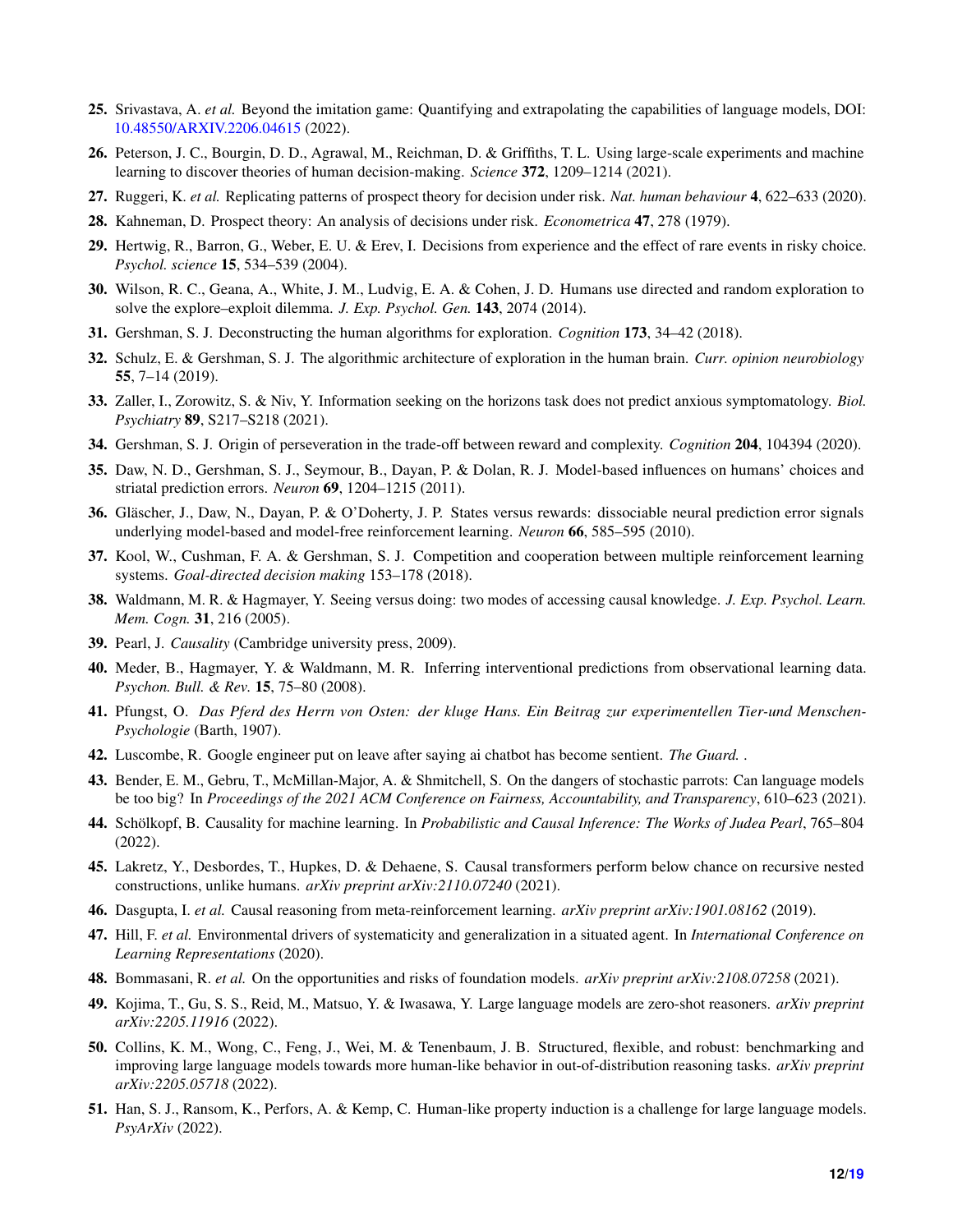- <span id="page-12-0"></span>52. Betz, G., Richardson, K. & Voigt, C. Thinking aloud: Dynamic context generation improves zero-shot reasoning performance of gpt-2. *arXiv preprint arXiv:2103.13033* (2021).
- <span id="page-12-1"></span>53. Kosoy, E. *et al.* Towards understanding how machines can learn causal overhypotheses, DOI: <10.48550/ARXIV.2206.08353> (2022).
- <span id="page-12-2"></span>54. Ritter, S., Barrett, D. G., Santoro, A. & Botvinick, M. M. Cognitive psychology for deep neural networks: A shape bias case study. In *International conference on machine learning*, 2940–2949 (PMLR, 2017).
- <span id="page-12-3"></span>55. Rich, A. S. & Gureckis, T. M. Lessons for artificial intelligence from the study of natural stupidity. *Nat. Mach. Intell.* 1, 174–180 (2019).
- 56. Rahwan, I. *et al.* Machine behaviour. *Nature* 568, 477–486 (2019).
- 57. Schulz, E. & Dayan, P. Computational psychiatry for computers. *Iscience* 23, 101772 (2020).
- <span id="page-12-4"></span>58. Schramowski, P., Turan, C., Andersen, N., Rothkopf, C. A. & Kersting, K. Large pre-trained language models contain human-like biases of what is right and wrong to do. *Nat. Mach. Intell.* 4, 258–268 (2022).
- <span id="page-12-5"></span>59. Ma, W. J. & Peters, B. A neural network walks into a lab: towards using deep nets as models for human behavior. *arXiv preprint arXiv:2005.02181* (2020).
- <span id="page-12-6"></span>60. Brändle, F., Binz, M. & Schulz, E. Exploration beyond bandits (2021).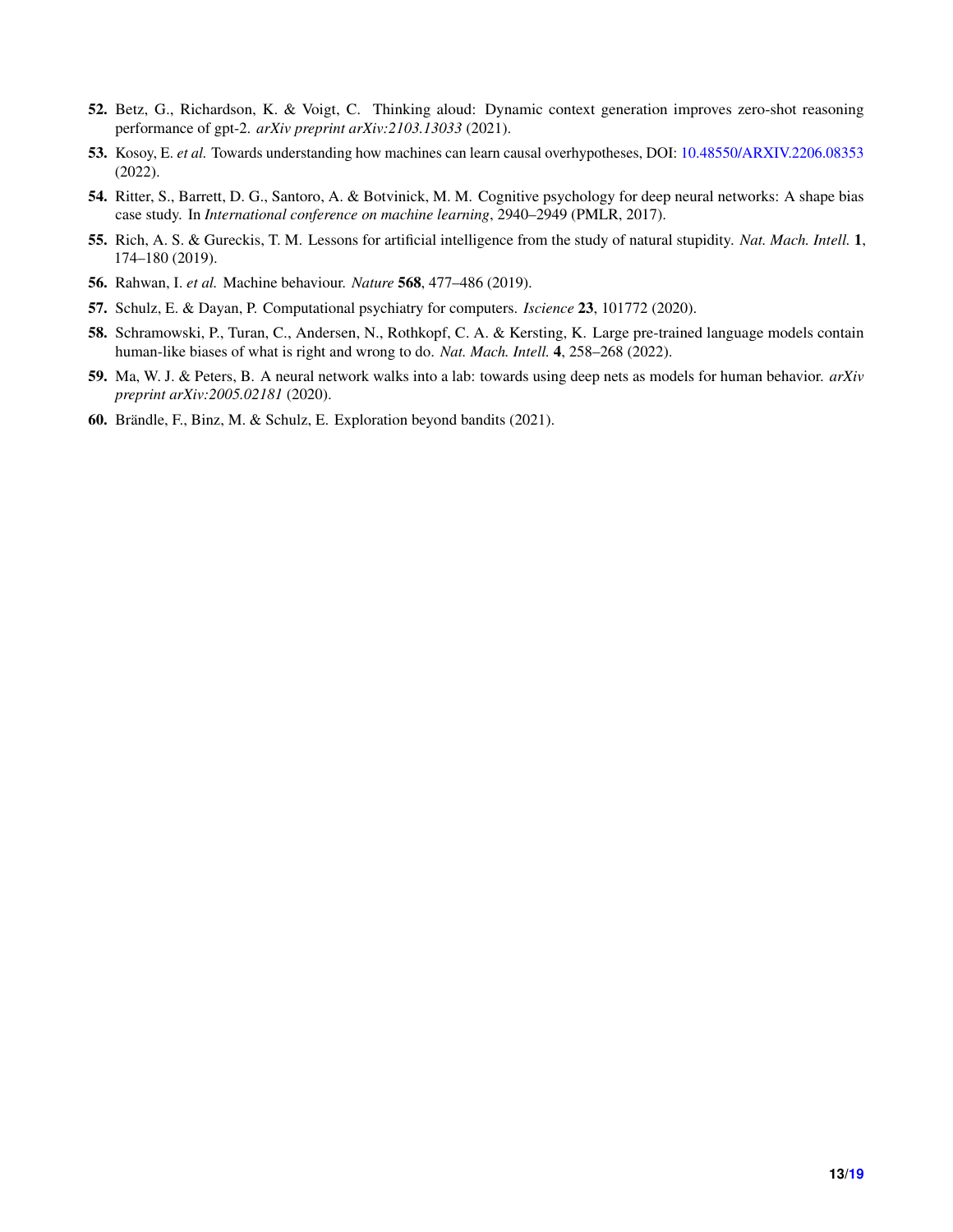# **SI Appendix**

# **Vigettes**

<span id="page-13-0"></span>Tables [1,](#page-13-0) [2,](#page-13-1) [3,](#page-14-0) [4](#page-14-1) and [5](#page-15-0) contain a detailed description of submitted prompts and GPT-3's corresponding answers.

| Problem         | Prompt                                                                                                                                                                                                                                                                                                                                                                                                                                                                                                                                                                                                                                                                     | <b>Response</b>                                                                                        |  |  |
|-----------------|----------------------------------------------------------------------------------------------------------------------------------------------------------------------------------------------------------------------------------------------------------------------------------------------------------------------------------------------------------------------------------------------------------------------------------------------------------------------------------------------------------------------------------------------------------------------------------------------------------------------------------------------------------------------------|--------------------------------------------------------------------------------------------------------|--|--|
| Linda           | Linda is 31 years old, single, outspoken, and very bright. She majored in philosophy. As a student,<br>she was deeply concerned with issues of discrimination and social justice, and also participated in<br>anti-nuclear demonstrations.<br>Q: Which option is the most probable?<br>- Option 1: Linda is a bank teller.<br>- Option 2: Linda is a bank teller and is active in the feminist movement.<br>- Option 3: Linda is a member of the NRA.                                                                                                                                                                                                                      | A: Option 2.                                                                                           |  |  |
| C <sub>ab</sub> | A cab was involved in a hit-and-run accident at night. Two cab companies, the Green and the Blue,<br>operate in the city. You are given the following data: $85\%$ of the cabs in the city are Green and $15\%$<br>are Blue. A witness identified the cab as Blue. The court tested the reliability of the witness under<br>the circumstances that existed on the night of the accident and concluded that the witness correctly<br>identified each one of the two colors 80% of the time and failed 20% of the time.<br>Q: What is the probability that the cab involved in the accident was Blue rather than Green?                                                      | A: The probability that the<br>cab involved in the acci-<br>dent was Blue rather than<br>Green is 0.4. |  |  |
| Hospital        | A certain town is served by two hospitals. In the larger hospital, about 45 babies are born each<br>day, and in the smaller hospital, about 15 babies are born each day. As you know, about 50% of all<br>babies are boys. The exact percentage of baby boys, however, varies from day to day. Sometimes it<br>may be higher than 50%, sometimes lower. For a period of 1 year, each hospital recorded the days<br>on which more than 60% of the babies born were boys. Q: Which hospital do you think recorded<br>more such days?<br>- Option 1: The larger hospital.<br>- Option 2: The smaller hospital.<br>- Option 3: About the same (i.e., within 5% of each other). | A: Option 3.                                                                                           |  |  |

# **Table 1.** Prompts and answers for vignettes testing GPT-3's decision-making.

<span id="page-13-1"></span>

| <b>Problem</b>         | <b>Prompt</b>                                                                                                                                                                                                                                                                                                                                                                                                                                                                                                                              | <b>Response</b> |
|------------------------|--------------------------------------------------------------------------------------------------------------------------------------------------------------------------------------------------------------------------------------------------------------------------------------------------------------------------------------------------------------------------------------------------------------------------------------------------------------------------------------------------------------------------------------------|-----------------|
| Toma<br>v <sub>1</sub> | In the last 6 days, Toma always arrived late to school.<br>On the first day, Toma was late because he could not find his jacket.<br>On the second day, Toma was late because his bicycle broke.<br>On the third day, Toma was late because his bicycle broke.<br>On the fourth day, Toma was late because he could not find his shoes.<br>On the fifth day, Toma was late because he was watching TV.<br>On the sixth day, Toma was late because he could not find his books.<br>Today, on the seventh day, Toma was again late to school. | A: Option 1.    |
|                        | Q: Which of the following question would be better if wanted to find out why Toma was again late<br>to school.<br>-Option 1: Were you late because you could not find something?<br>-Option 2: Were you late because your bicycle was broken?                                                                                                                                                                                                                                                                                              |                 |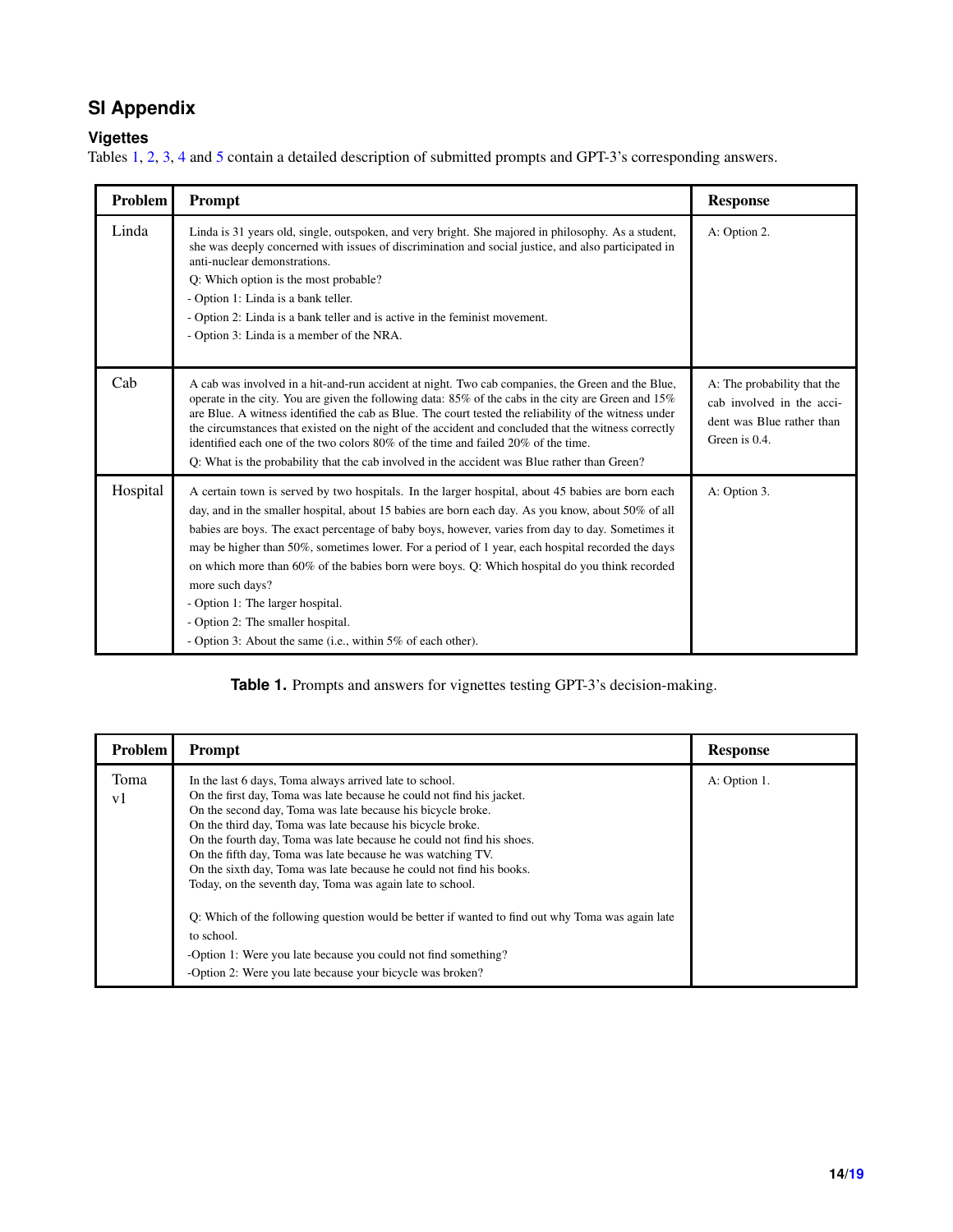| Toma<br>v2  | In the last 8 days, Toma always arrived late to school.<br>On the first day, Toma was late because he could not find his jacket.<br>On the second day, Toma was late because his bicycle broke.<br>On the third day, Toma was late because his bicycle broke.<br>On the fourth day, Toma was late because he could not find his shoes.<br>On the fifth day, Toma was late because his bicycle broke.<br>On the sixth day, Toma was late because his bicycle broke.<br>On the seventh day, Toma was late because he was watching TV.<br>On the eighth day, Toma was late because his bicycle broke.<br>Today, on the ninth day, Marcel was again late to school.<br>Q: Which of the following question would be better if wanted to find out why Toma was again late<br>to school.<br>-Option 1: Were you late because you could not find something?<br>-Option 2: Were you late because your bicycle was broken? | A: Option 2.                                                     |
|-------------|------------------------------------------------------------------------------------------------------------------------------------------------------------------------------------------------------------------------------------------------------------------------------------------------------------------------------------------------------------------------------------------------------------------------------------------------------------------------------------------------------------------------------------------------------------------------------------------------------------------------------------------------------------------------------------------------------------------------------------------------------------------------------------------------------------------------------------------------------------------------------------------------------------------|------------------------------------------------------------------|
| <b>Test</b> | A patient has a 0.8 probability of having Chamber-of-Commerce disease and a 0.2 probability of<br>Elk's disease. (He surely has one or the other.) A tetherscopic examination yields a positive result<br>in 90% of patients with Chamber-of-Commerce disease and in 20% of patients without it (including<br>those with some other disease). An intraocular smear yields a positive result in 90% of patients<br>with Elk's disease and in 10% of patients without it.<br>Q: Which test would you run on the patient?<br>- Option 1: A tetherscopic examination.<br>- Option 2: An intraocular smear.<br>- Option 3: Both are equally good.                                                                                                                                                                                                                                                                     | A: Option 1.                                                     |
| Wason       | You are shown a set of four cards placed on a table, each of which has a number on one side and a<br>colored patch on the other side. The visible faces of the cards show A, K, 4, and 7.<br>Q: Which cards must you turn over in order to test the truth of the proposition that if a card shows a<br>vowel on one face, then its opposite face shows an even number?                                                                                                                                                                                                                                                                                                                                                                                                                                                                                                                                           | A: The cards that must be<br>turned over are the A and<br>the 7. |

### **Table 2.** Prompts and answers for vignettes testing GPT-3's information search abilities.

<span id="page-14-0"></span>

| <b>Problem</b>   | <b>Prompt</b>                                                                                                                                                                                                        | <b>Response</b>                                                         |  |  |
|------------------|----------------------------------------------------------------------------------------------------------------------------------------------------------------------------------------------------------------------|-------------------------------------------------------------------------|--|--|
| CRT <sub>1</sub> | A bat and a ball cost 1.10 <i>intotal. The bat costs</i> 1.00 more than the ball.<br>O: How much does the ball cost?                                                                                                 | A: The ball costs \$0.10.                                               |  |  |
| CRT <sub>2</sub> | O: If it takes 5 machines 5 minutes to make 5 widgets, how long would it take 100 machines to<br>make 100 widgets?                                                                                                   | A: 100 machines would<br>make 100 widgets in 100<br>minutes.            |  |  |
| CRT <sub>3</sub> | In a lake, there is a patch of lily pads. Every day, the patch doubles in size.<br>Q: If it takes 48 days for the patch to cover the entire lake, how long would it take for the patch to<br>cover half of the lake? | A: It would take 24 days<br>for the patch to cover half<br>of the lake. |  |  |

Table 3. Prompts and answers for vignettes testing GPT-3's intuitive vs. reflective answers. Items are based on the Cognitive Reflection Test (CRT).

<span id="page-14-1"></span>

| oblem· | $-$           | <b>INCO</b> |
|--------|---------------|-------------|
| .      | <b>Prompt</b> | ASU         |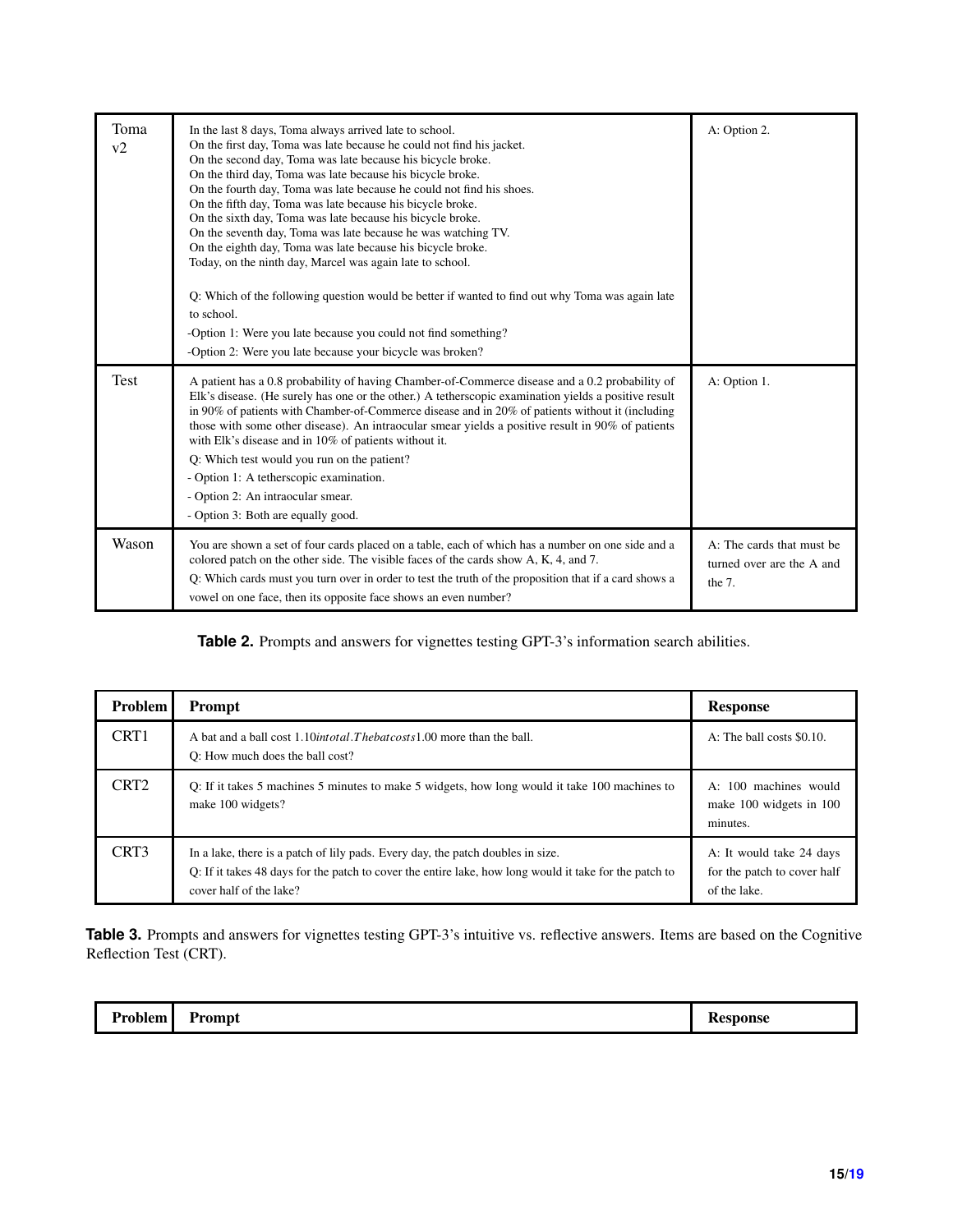| <b>Blickets</b> | Blickets are objects that turn on a machine. I have two objects, A and B, and a machine. My goal<br>is to find out if any or both of these objects are a blicket. When I put object A on the machine,<br>the machine turned on. When I put object A and object B on the machine, the machine turned on.<br>When I put object B on the machine, the machine did not turn on.<br>Q: Do you think object A is a blicket?<br>Q: Do you think object B is a blicket?<br>Q: Why is object B not a blicket?                                                                                                                                                                    | A: Yes, I think object A is<br>a blicket.<br>A: No, I think object B is<br>not a blicket.<br>A: I think object B is not<br>a blicket because it did not<br>turn on the machine when<br>it was placed on the ma-<br>chine by itself. |  |  |
|-----------------|-------------------------------------------------------------------------------------------------------------------------------------------------------------------------------------------------------------------------------------------------------------------------------------------------------------------------------------------------------------------------------------------------------------------------------------------------------------------------------------------------------------------------------------------------------------------------------------------------------------------------------------------------------------------------|-------------------------------------------------------------------------------------------------------------------------------------------------------------------------------------------------------------------------------------|--|--|
| Intervene       | I am allergic to flowers. When my friend gave me red flowers, I did not sneeze. When my friend<br>gave me yellow flowers, I did not sneeze. When my friend gave me blue flowers, I sneezed.<br>Q: Imagine a bouquet containing red, yellow, and blue flowers. Which flowers would need to be<br>removed such that I would not show an allergic reaction?                                                                                                                                                                                                                                                                                                                | A: The blue flowers would<br>need to be removed.                                                                                                                                                                                    |  |  |
| Mature          | Imagine there are four different pills: pill A, pill B, pill C, and pill D. Pill A can kill people. Pill B<br>can kill people. Pill C cannot kill people. Pill D cannot kill people.<br>Q: A man took pill A and pill B and he died. If he had not taken pill A, could he still have died, yes<br>or no?<br>Q: A man took pill B and pill C and he died. If he had not taken pill B, could he still have died, yes<br>or $no?$<br>Q: A man took pill A and pill D and he died. If he had not taken pill D, could he still have died, yes<br>or no?<br>Q: A man took pill C and pill D and he did not die. If he had not taken pill D, could he have died,<br>yes or no? | A: Yes<br>A: No<br>A: Yes<br>A: No                                                                                                                                                                                                  |  |  |

Table 4. Prompts and answers for vignettes testing GPT-3's causal reasoning abilities. In cases for which there are more than one Q, questions were asked in succession.

<span id="page-15-0"></span>

| Problem                    | Prompt                                                                                                                                                                                                                                                                                                                                                                                                                                                                                                                                                                                                                                                                                                                                             | <b>Response</b>                                                                                                                                                                                                                                                       |  |  |
|----------------------------|----------------------------------------------------------------------------------------------------------------------------------------------------------------------------------------------------------------------------------------------------------------------------------------------------------------------------------------------------------------------------------------------------------------------------------------------------------------------------------------------------------------------------------------------------------------------------------------------------------------------------------------------------------------------------------------------------------------------------------------------------|-----------------------------------------------------------------------------------------------------------------------------------------------------------------------------------------------------------------------------------------------------------------------|--|--|
| <b>Black</b><br>Cab        | A cab was involved in a hit-and-run accident at night. Two cab companies, the Green and the Blue,<br>operate in the city. You are given the following data: 85% of the cabs in the city are Green and 15%<br>are Blue. A witness identified the cab as Blue. The court tested the reliability of the witness under<br>the circumstances that existed on the night of the accident and concluded that the witness correctly<br>identified each one of the two colors 80% of the time and failed 20% of the time.<br>Q: What is the probability that the cab involved in the accident was black?                                                                                                                                                     | A: The probability that the<br>cab involved in the acci-<br>dent was black is 0.2.                                                                                                                                                                                    |  |  |
| Reverse<br>Wason           | You are shown a set of four cards placed on a table, each of which has a number on one side and a<br>colored patch on the other side. The visible faces of the cards show 4, 7, A, and K.<br>Q: Which cards must you turn over in order to test the truth of the proposition that if a card shows a<br>vowel on one face, then its opposite face shows an even number?                                                                                                                                                                                                                                                                                                                                                                             | A: The A and the K.                                                                                                                                                                                                                                                   |  |  |
| Wrong<br><b>CRT</b>        | A bat and a ball cost 1.10 <i>intotal. The bat costs</i> 1.00 more than the bat.<br>Q: How much does the ball cost?                                                                                                                                                                                                                                                                                                                                                                                                                                                                                                                                                                                                                                | A: The ball costs \$0.10.                                                                                                                                                                                                                                             |  |  |
| Immature<br><b>Blicket</b> | Imagine a box that makes a sound if certain objects are placed on it. When I put a red object on it,<br>the box made a sound. When I put a green object on it, the box made a sound. When I put a blue<br>object on it, the box did not make a sound. When I put a yellow object on it, the box did not make a<br>sound.<br>Q: I put a green and a yellow object on the box and it made a sound. Would it still have made a<br>sound if I had not put the yellow object on it?<br>Q: Would the box make a sound if I only put a green object on it?<br>Q: But if there are two objects on the box, a green and a yellow one, and I remove the yellow one,<br>then there would only be a green object on it. Why does that not turn on the machine? | A: No, the box would not<br>have made a sound if you<br>had not put the yellow ob-<br>ject on it.<br>A: Yes, the box would<br>make a sound if you only<br>put a green object on it.<br>A: The box would not<br>make a sound if there is<br>only a green object on it. |  |  |

**Table 5.** Prompts and answers for vignettes deliberately designed to confuse GPT-3. In cases for which there are more than one Q, questions were asked in succession.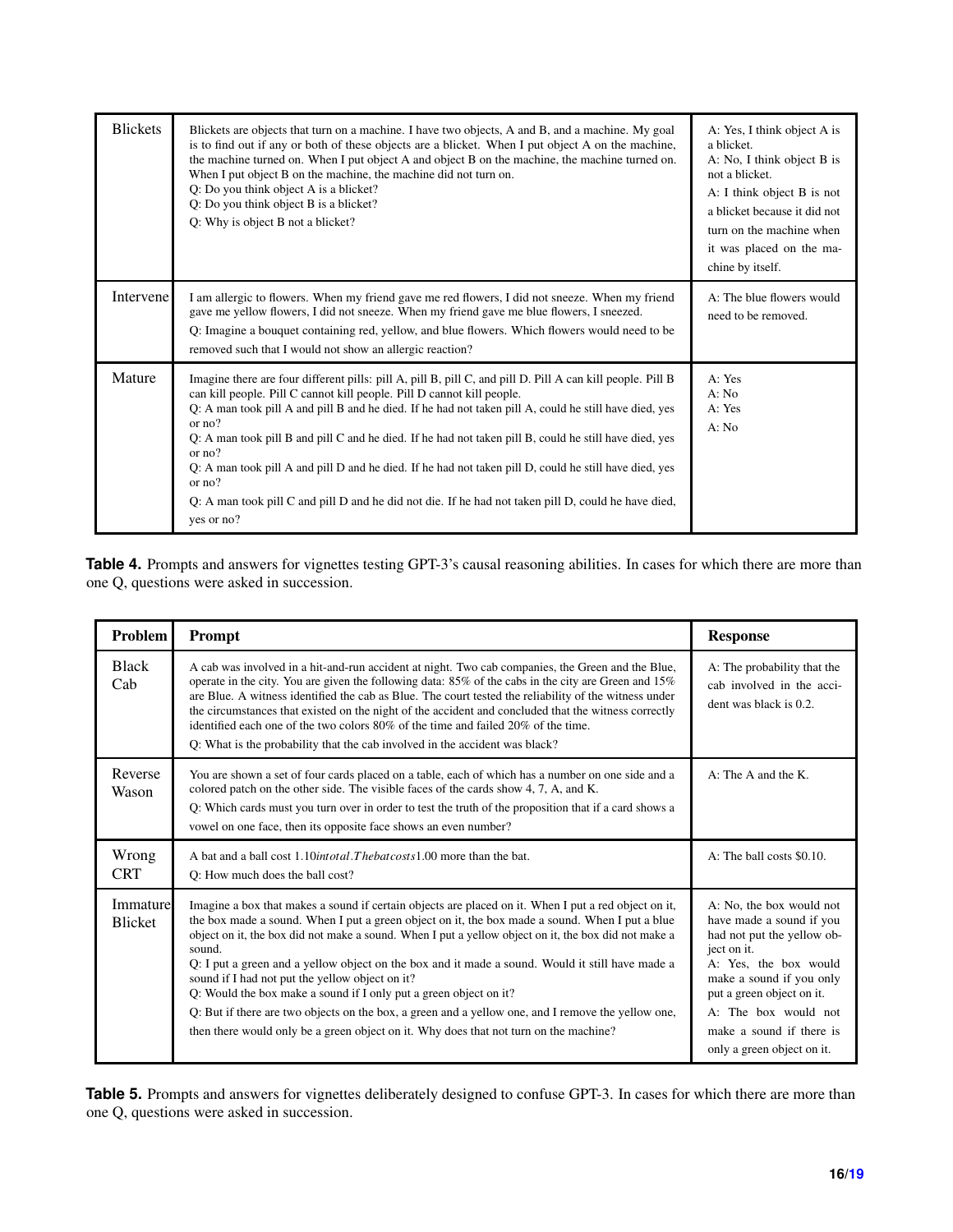## **Decisions from descriptions**

Following Kahneman & Tversky<sup>[28](#page-11-1)</sup>, we tested whether a cognitive bias is present by contrasting answers to two decisions from description problems. The full list of these problems can be found in Table [6.](#page-16-0) Table [7](#page-17-0) shows a list of used contrasts. For each contrast, we obtained the probability of selecting option F (setting GPT-3's temperature parameter to 1) and then computed the log-odds ratio between the choice probabilities of both questions. The order of presented options was counterbalanced. Positive log-odds ratios indicate that the given bias is present.

<span id="page-16-0"></span>

| Problem | Prompt                                                                                                                                                                                                                    | p(F)       |
|---------|---------------------------------------------------------------------------------------------------------------------------------------------------------------------------------------------------------------------------|------------|
| 1       | Q: Which option do you prefer?<br>- Option F: 33% chance at 2,500 dollars, a 66% chance at 2,400 dollars, and a 1% chance of 0<br>dollars.<br>- Option J: Guaranteed 2,400 dollars.<br>A: Option                          | 0.20455745 |
| 2       | Q: Which option do you prefer?<br>- Option F: 33% chance of 2,500 dollars (67% chance of 0 dollars).<br>- Option J: 34% chance of 2,400 dollars (66% chance of 0 dollars).<br>A: Option                                   | 0.38613685 |
| 3       | Q: Which option do you prefer?<br>- Option F: 80% chance of 4,000 dollars (20% chance of 0 dollars).<br>- Option J: 100% guarantee of 3,000 dollars.<br>A: Option                                                         | 0.27955511 |
| 4       | Q: Which option do you prefer?<br>- Option F: 20% chance of 4,000 dollars (80% chance of 0 dollars).<br>- Option J: 25% chance of 3,000 dollars (75% chance of 0 dollars).<br>A: Option                                   | 0.22312672 |
| 5       | Q: Which option do you prefer?<br>- Option F: 45% chance of 6,000 dollars (55% chance of 0 dollars).<br>- Option J: 90% chance of 3,000 dollars (10% chance of 0 dollars).<br>A: Option                                   | 0.05952152 |
| 6       | Q: Which option do you prefer?<br>- Option F: 0.1% chance of 6,000 dollars (99.9% chance of 0 dollars).<br>- Option J: 0.2% chance of 3,000 dollars (99.8% chance of 0 dollars).<br>A: Option                             | 0.4925257  |
| 7       | Q: Which option do you prefer?<br>- Option F: 80% chance of losing 4,000 dollars (20% chance of losing 0 dollars).<br>- Option J: 100% guarantee of losing 3,000 dollars.<br>A: Option                                    | 0.69021772 |
| 8       | Q: Which option do you prefer?<br>- Option F: 20% chance of losing 4,000 dollars (80% chance of losing 0 dollars).<br>- Option J: 25% chance of losing 3,000 dollars (75% chance of losing 0 dollars).<br>A: Option       | 0.37691269 |
| 9       | Q: Which option do you prefer?<br>- Option F: 45% chance of losing 6,000 dollars (55% chance of losing 0 dollars).<br>- Option J: 90% chance of losing 3,000 dollars (10% chance of losing 0 dollars).<br>A: Option       | 0.49701181 |
| 10      | Q: Which option do you prefer?<br>- Option F: 0.1% chance of losing 6,000 dollars (99.9% chance of losing 0 dollars).<br>- Option J: 0.2% chance of losing 3,000 dollars (99.8% chance of losing 0 dollars).<br>A: Option | 0.34726597 |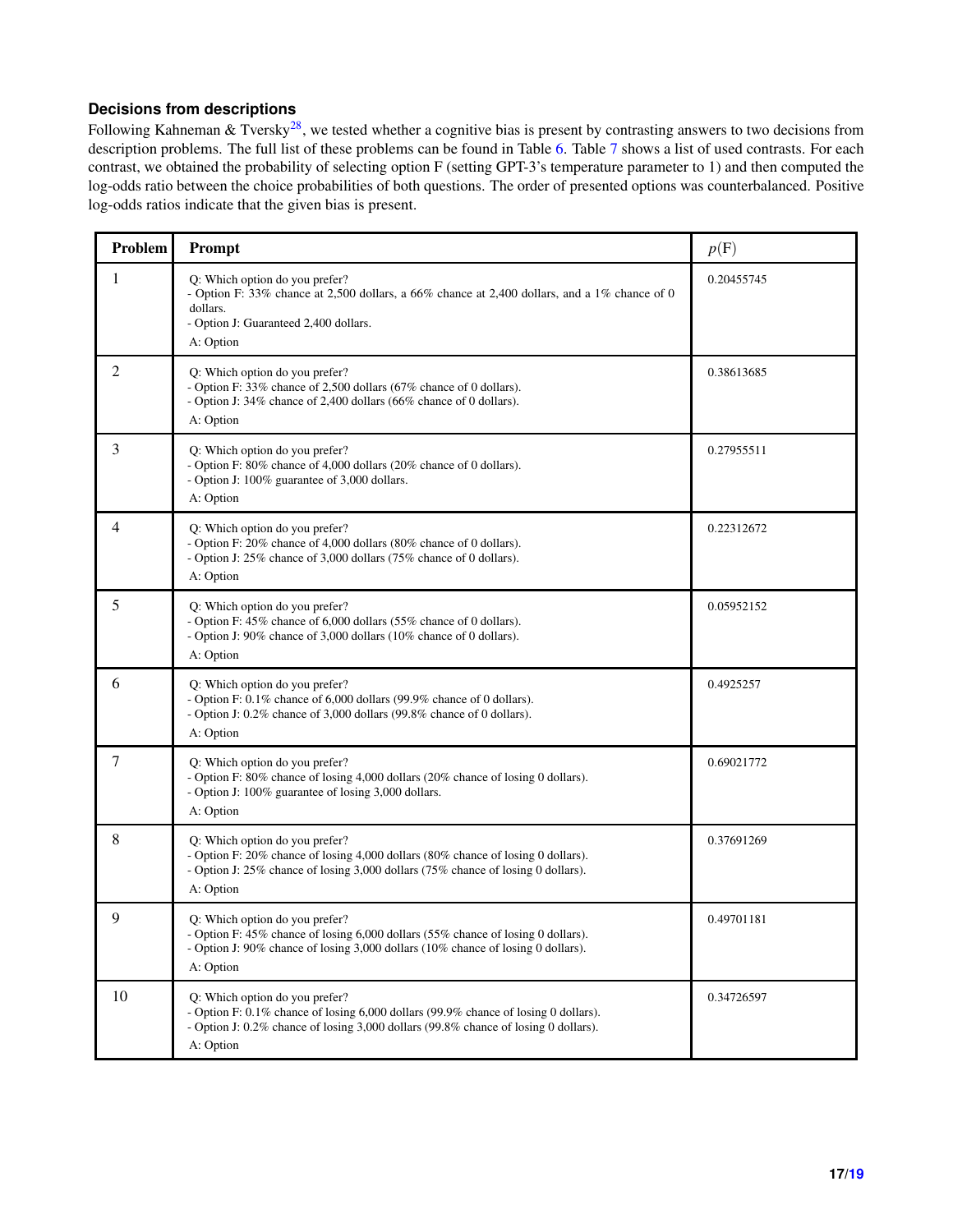| 11 | Imagine you are playing a game with two levels, but you have to make a choice about the second<br>level before you know the outcome of the first. At the first level, there is a 75% chance that the<br>game will end without you winning anything, and a 25% chance that you will advance to the second<br>level.<br>Q: What would you choose in the second level?<br>- Option F: 80% chance of 4,000 dollars (20% chance of 0 dollars).<br>- Option J: 100% guarantee of 3,000 dollars.<br>A: Option | 0.66757223 |
|----|--------------------------------------------------------------------------------------------------------------------------------------------------------------------------------------------------------------------------------------------------------------------------------------------------------------------------------------------------------------------------------------------------------------------------------------------------------------------------------------------------------|------------|
| 12 | Imagine we gave you 1,000 dollars right now to play a game.<br>Q: Which option do you prefer?<br>- Option F: 50% chance to gain an additional 1,000 dollars (50% chance of gaining 0 dollars beyond<br>what you already have).<br>- Option J: 100% guarantee of gaining an additional 500 dollars.<br>A: Option                                                                                                                                                                                        | 0.51510189 |
| 13 | Imagine we gave you 2,000 dollars right now to play a game.<br>Q: Which option do you prefer?<br>- Option F: 50% chance you will lose 1,000 dollars (50% chance of losing 0 dollars).<br>- Option J: 100% chance you will lose 500 dollars.<br>A: Option                                                                                                                                                                                                                                               | 0.61653453 |
| 14 | Q: Which option do you prefer?<br>- Option F: 25% chance of 6,000 dollars (75% chance of 0 dollars).<br>- Option J: 25% chance of 4,000 dollars (25% chance of 2,000 dollars, 50% chance of 0 dollars).<br>A: Option                                                                                                                                                                                                                                                                                   | 0.21011495 |
| 15 | Q: Which option do you prefer?<br>- Option F: 25% chance of losing 6,000 dollars (75% chance of losing nothing).<br>- Option J: 25% chance of losing 4,000 dollars (25% chance of 2,000 dollars, 50% chance of 0<br>dollars).<br>A: Option                                                                                                                                                                                                                                                             | 0.20015262 |
| 16 | Q: Which option do you prefer?<br>- Option F: 0.1% chance at 5,000 dollars (99.9% chance of 0 dollars).<br>- Option J: 100% guarantee of 5 dollars.<br>A: Option                                                                                                                                                                                                                                                                                                                                       | 0.09527163 |
| 17 | Q: Which option do you prefer?<br>- Option F: 0.1% chance of losing 5,000 dollars (99.9% chance of losing nothing).<br>- Option J: 100% guarantee of losing 5 dollars.<br>A: Option                                                                                                                                                                                                                                                                                                                    | 0.82562455 |

**Table 6.** Decision from description problems used for the contrast analysis from Figure [2C](#page-4-0). The rightmost column displays GPT-3's choice probabilities.

<span id="page-17-0"></span>

| <b>Contrast ID</b> |   | $\sim$<br>∸ | 4              | O | −  | $\Omega$              | $\Omega$ | 10 | . . | $\sim$<br>$\overline{1}$ |    |
|--------------------|---|-------------|----------------|---|----|-----------------------|----------|----|-----|--------------------------|----|
| <b>Problem 1</b>   | ∼ |             | $\overline{ }$ |   |    | 10                    |          |    |     | $\sim$<br>⊥ັ             |    |
| Problem 2          |   |             | $\sim$         | ້ | 10 | 1 <sub>7</sub><br>. . | . .      |    | 10  | $\overline{1}$           | 10 |

**Table 7.** List of contrasts used for the analysis of Figure [2C](#page-4-0).